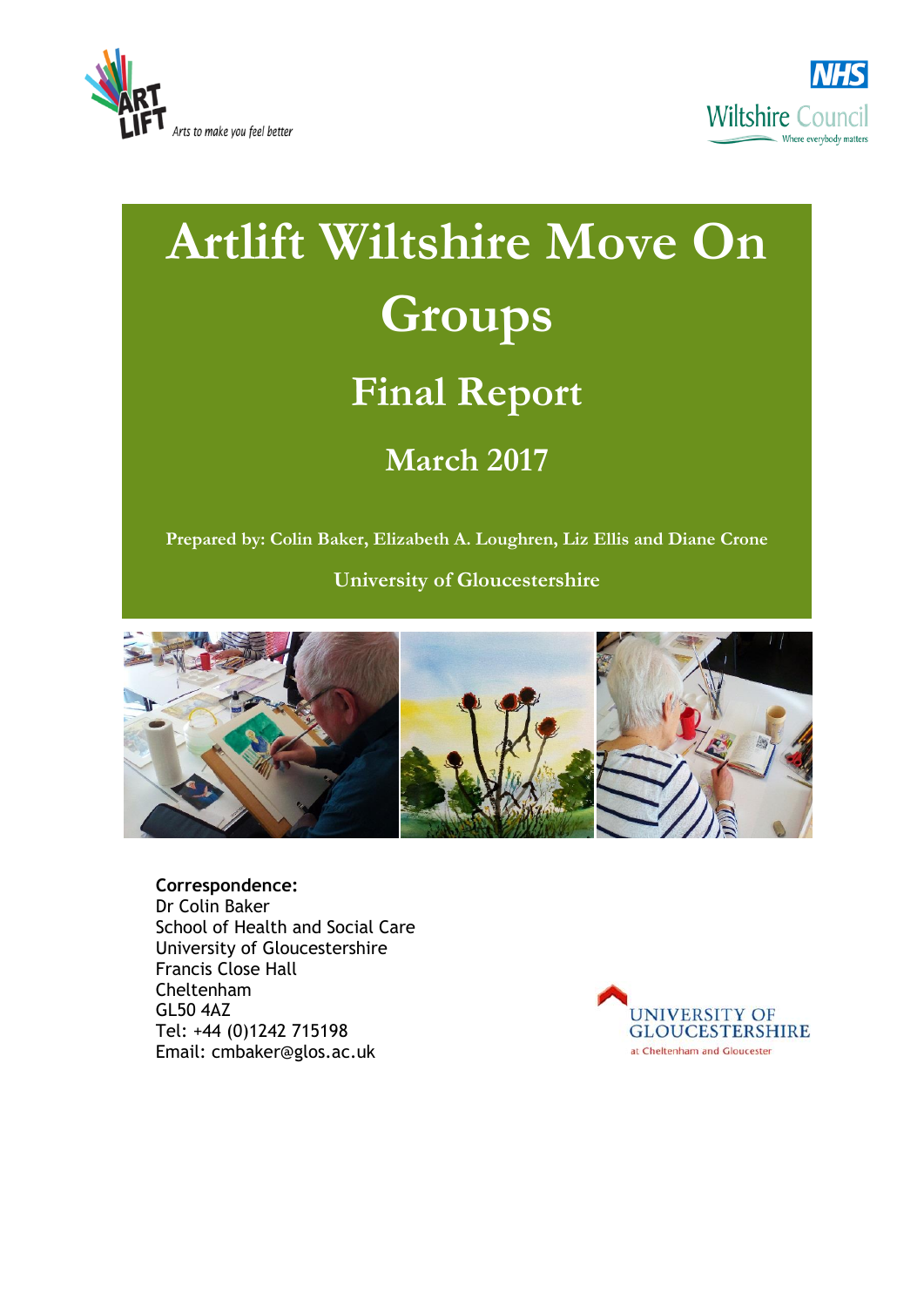## Acknowledgments

<span id="page-1-0"></span>The authors are grateful to all the participants who took part in the data collection process and shared their experiences. We would also like to thank the artists for their support in running the evaluation and the team at Artlift for their input and guidance during the evaluation process. Finally, thanks to Sam Hughes and Dr Rachel Sumner for their assistance with the Artlift data.

For referencing purposes please use the following citation:

Baker, C., Loughren, E. A., Ellis, L., & Crone, D. (2017). *Wiltshire Artlift Move on Groups Evaluation Final Report*. Cheltenham: University of Gloucestershire.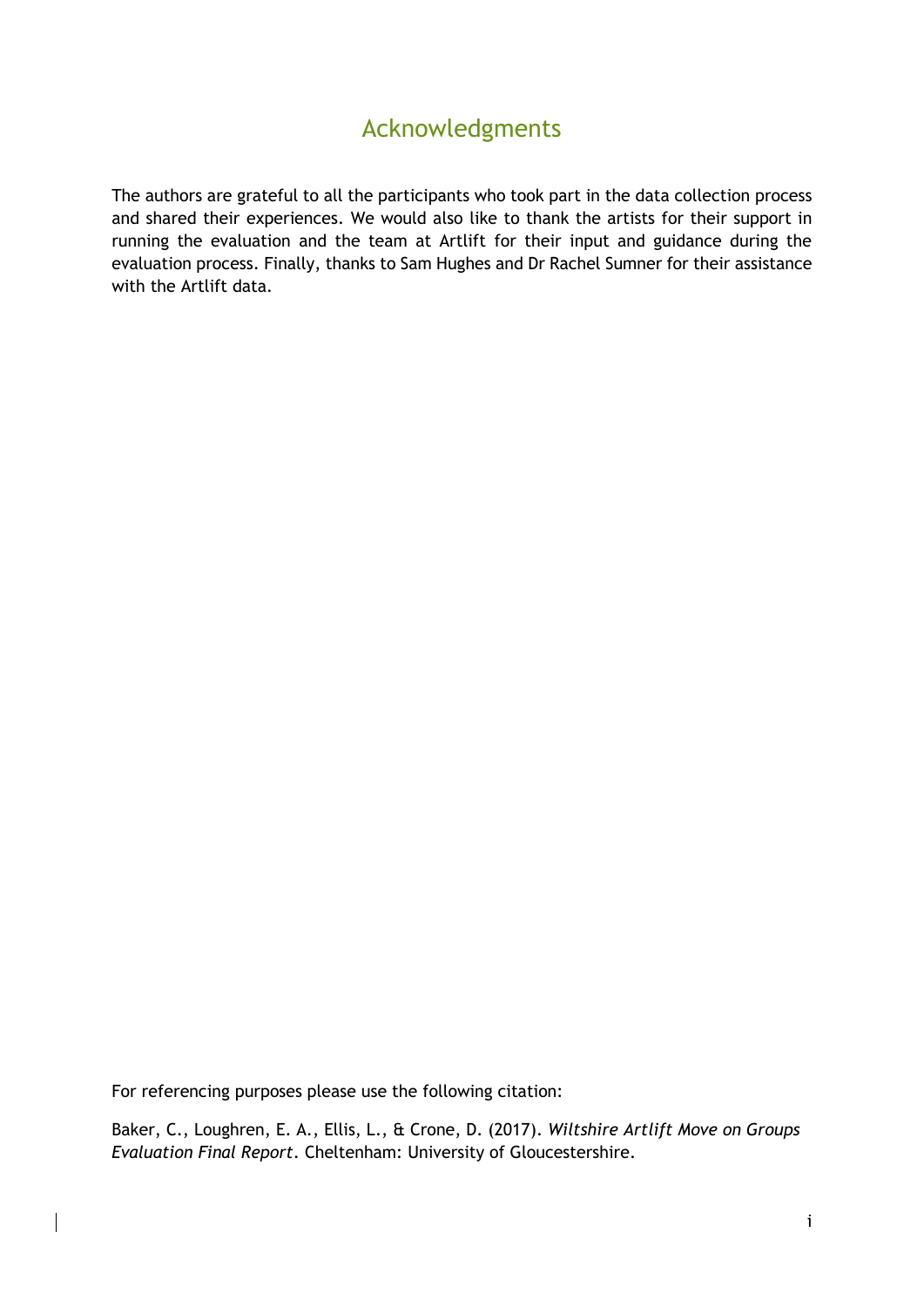## Executive Summary

#### <span id="page-2-0"></span>*Introduction*

This report presents the findings of the Artlift Wiltshire Move on Groups (MoG) evaluation conducted by the University of Gloucestershire between March 2016 and March 2017. The evaluation establishes evidence concerning the role and impact of the MoGs for patients who have ended participation in Artlift and who participate in independent, ongoing, regular art activities.

#### *Evaluation aims*

- Aim 1: To gain a greater understanding of the sustainability of health and well-being for those patients previously involved with the Artlift programme;
- Aim 2: To acquire insight from former Artlift participants who have set up their own art practices and are operating independently in the community.

#### *Methods*

The evaluation comprised a mixed methods approach which incorporated a quantitative and qualitative component. The involved focus groups with participants conducted in situ at the location at which the art activities took place (total participants  $n = 15$ ). A parallel quantitative component assessed participant wellbeing using a standardised wellbeing questionnaire with the same participants via the Warwick Edinburgh Mental Well-Being Scale (WEMWBS) to investigate the impact of participation in art activities.

#### *Findings*

The qualitative data suggested that participants experienced a number of psycho-social outcomes as a consequence of participating in MoGs which were felt across a number of areas. These were not equal for all, and were important in different ways and for different reasons but compelled participants to keep attending the sessions and to find ways of sustaining them. These overlapping aspects helped develop a greater sense of happiness, independence and confidence.

Participant proactivity, the support of Artlift artists, fundraising and organisational abilities were crucial to the successful creation and sustainability of MoGs. Participants shared a strong desire to continue art activities within a group setting. Maintaining social ties, friendships, the therapeutic effects of the activities and a compulsion to fill the void left by Artlift were key drivers of efforts to establish MoGs. These aspects underpinned the creation of vibrant, sociable and integrated MoGs.

The quantitative data indicated that the MoGs helped participants maintain wellbeing over time. A WEMWBS score is considered meaningful where there is a 3 to 8 points difference between pre and post time points. In this instance there was a meaningful difference between:

- i. the initial (i.e. first) Artlift programme pre and post score (an increase of 3.9);
- ii. the re-referral pre and post Artlift score (an increase of  $4.5$ );
- iii. the initial pre Artlift programme score and long term follow up score taken at the MoGs data collection visits (an increase of 4.6).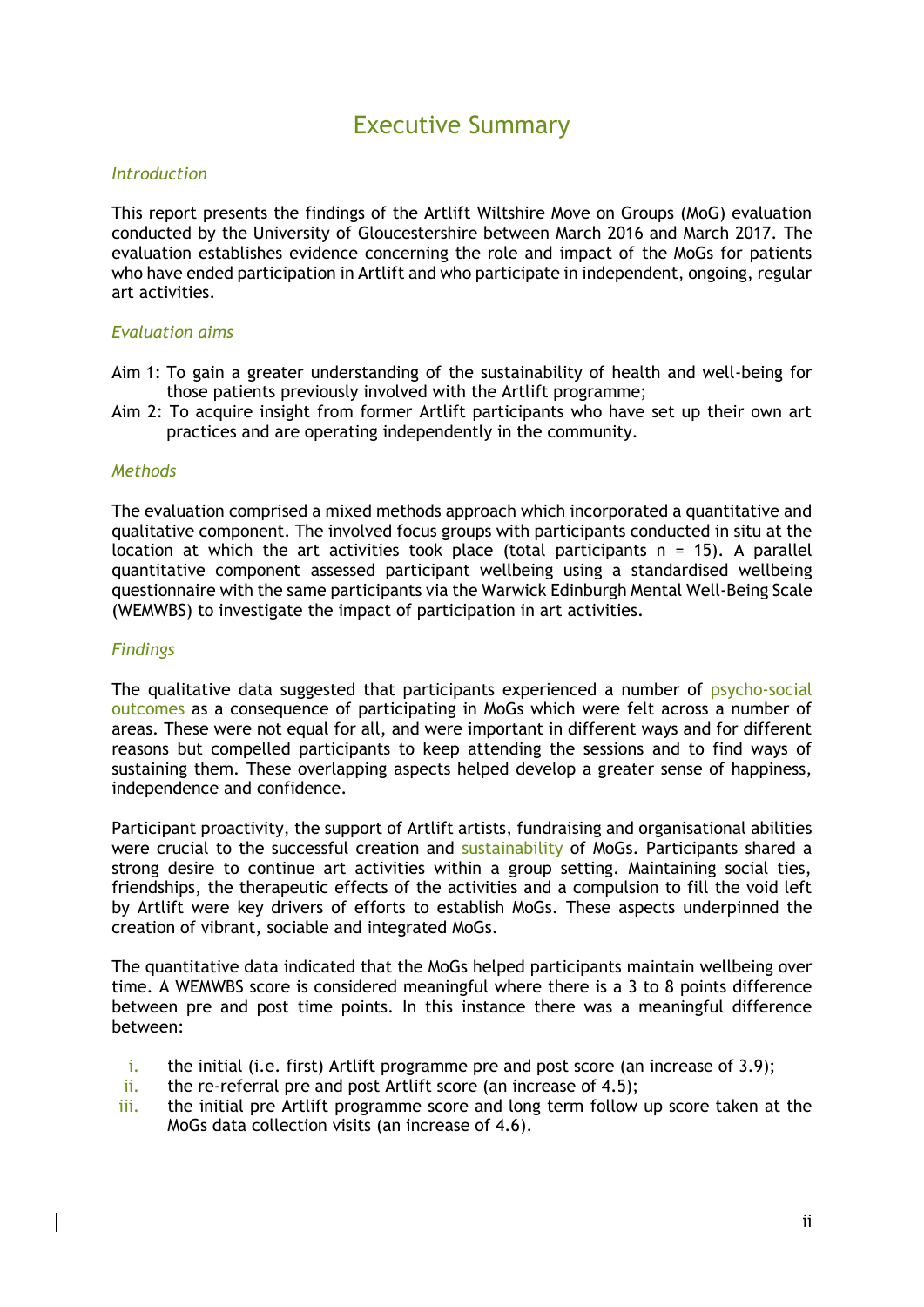#### *Recommendations*

Recommendation 1: The role of Artlift MoGs should be promoted as a means of supporting previously referred participants to maintain wellbeing over time. The process of joining MoGs should be explored further to avoid issues of exclusivity, selection bias, and barriers that prevent access.

Recommendation 2: Artlift MoGs could be explored as a potential referral activity for practitioners engaged in social prescribing. The social fabric of the MoGs provides both an opportunity and a threat to new participants who have not previously shared the Artlift journey. As such, activities should be undertaken to understand if and how MoGs can be integrated into the wider social prescribing offer so as to both preserve and further enhance the role of MoGs.

Recommendation 3: The MoGs provided a potentially cost effective means of supporting mental health but funding and resources are key challenges to the setting up of MoGs and their long term sustainability. The role of Artlift and its relationship with MoGs should be explored as part of a wider conversation to establish best practice in MoGs with respect to funding and support. Considering local contextual factors it is likely that different operating models will be needed in different MoG areas.

Recommendation 4: The role of the Artlift brand and its relationship with MoGs should be further explored in order to: (1) identify sources of reputational risk; (2) maximise awareness and credibility of the Artlift brand with respect to the benefits it offers participants.

Recommendation 5: Assessments should be made to ensure that all participants continue to derive benefits from the art activities in order to ensure that the activities are appropriate and satisfactory, and that male and female participants' needs and preferences are taken into account. Factors relating to the underrepresentation of certain groups (e.g. BME populations), as well as the potential to address those with specific needs (e.g. new mothers experiencing poor mental health) should be explored to maximise the potential of MoGs to a broad range of participants.

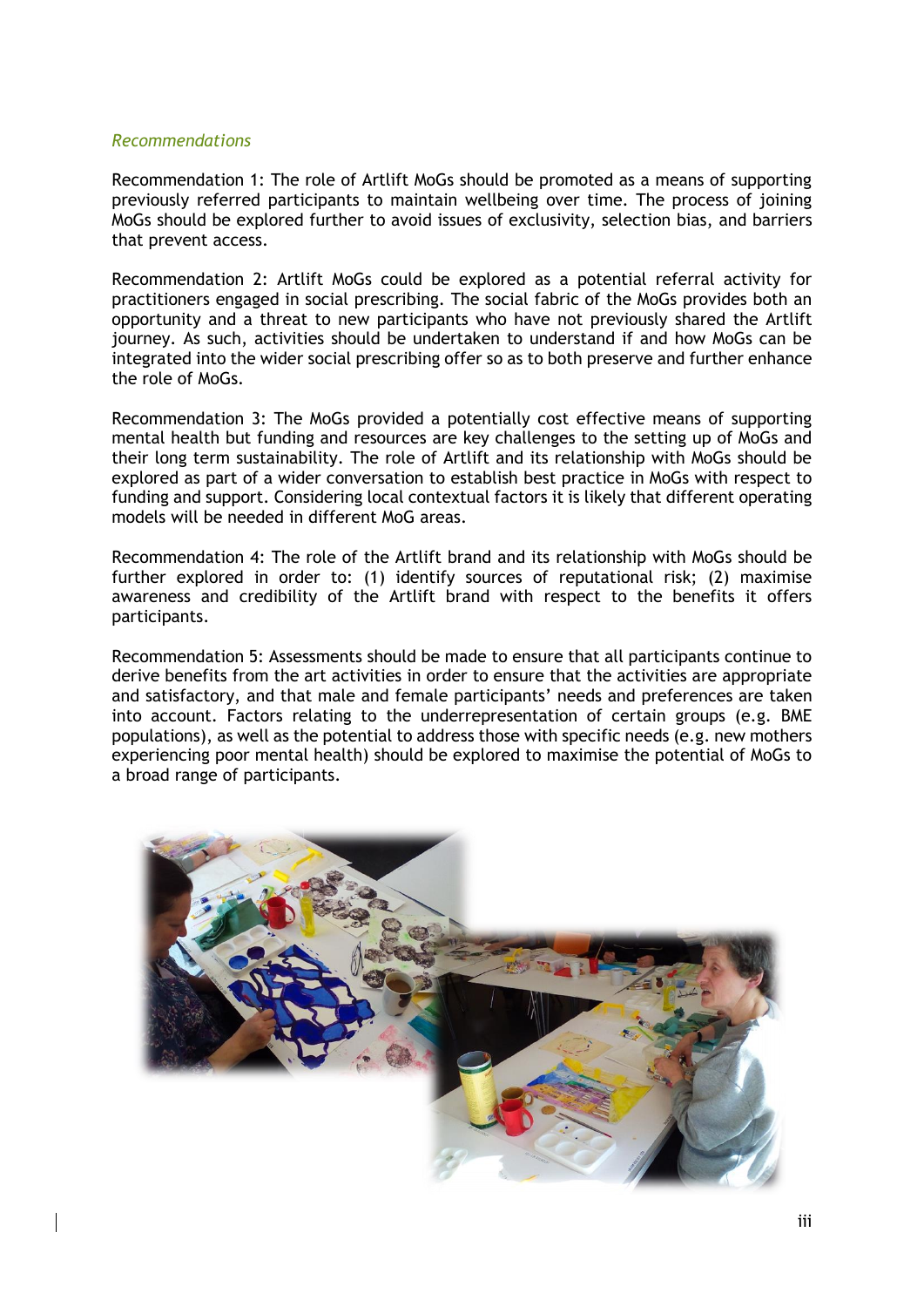# Contents

| Appendix B: Warwick Edinburgh Mental Well-Being Scale (WEMWBS)  16 |  |
|--------------------------------------------------------------------|--|
| Appendix C: Demographic and Participation Information Sheet17      |  |
|                                                                    |  |

## **List of Tables**

 $\overline{\phantom{a}}$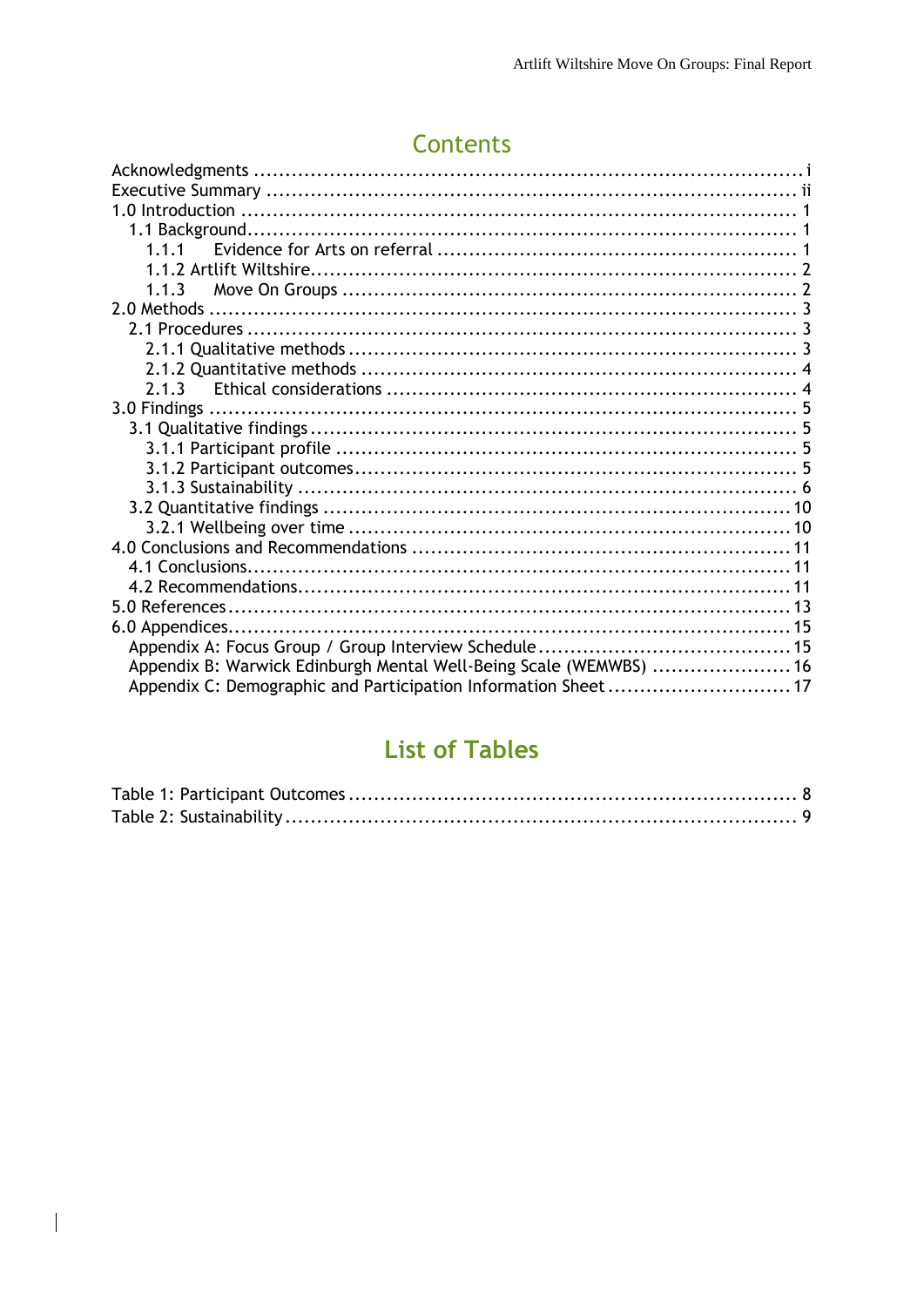## <span id="page-5-0"></span>1.0 Introduction

This report presents the findings progress of the Artlift Wiltshire Move on Groups (MoG) evaluation conducted by the University of Gloucestershire between March 2016 and March 2017. The evaluation comprised a mixed methods approach which incorporated a quantitative and qualitative component. The longitudinal evaluation establishes evidence concerning the role and impact of the MoGs for patients who have ended participation in Artlift and who participate in ongoing and regular art activities.

#### <span id="page-5-1"></span>1.1 Background

In 2007, the Arts Council England advocated for the enhanced use of art programmes as a means to improve health and well-being. As such, the National Health Service (NHS) was encouraged to further engage with art based offerings for patients (Arts Council England, 2007). In response to this call for action, NHS Gloucestershire worked in conjunction to create Artlift, an arts on referral scheme, a primary health intervention where care providers and professionals refer patients to an eight week art programme, usually delivered in a community or primary care setting.

Art Lift is a primary care based art intervention where health professionals refer NHS patients for an eight week art programme, usually delivered in a primary care setting. Patients (known as participants once they join the project) are referred for a range of reasons including: to reduce stress, anxiety or depression; to improve self-esteem or confidence; to increase social networks; alleviate symptom of chronic pain or illness; distract from behaviour related health issues, and improve overall wellbeing. The eight week intervention involves attending art sessions delivered by artists working with activities such as words/poetry, ceramics, drawing, mosaics and painting. Sessions are held once a week for two hours and are scheduled around mid-day. Upon programme completion patients can be re-referred by a healthcare professional to access another eight week course.

#### <span id="page-5-2"></span>1.1.1 Evidence for Arts on referral

Depression is the main cause of disability within the UK. (Department of Health, 2011), with associated costs estimated to be £105 billion (Centre for Mental Health, 2010). Social interventions provide a potential means of tackling increased social isolation supporting physical and mental health associated with long term health conditions (Mossabir et al., 2015). The relevance of community-based arts for health improvement has been recognised for some time and extensive literature has shown that arts for health programmes improve depression, anxiety, self-esteem and social integration (Crone et al., 2012a, 2012b; Daykin et al., 2008; Heenan, 2006; Macnaughton, White, & Stacy, 2005; Margrove, Heydinrych, & Secker, 2012; Secker et al., 2007; Spandler et al., 2007; Staricoff, 2004). Participating in art activities with people who have had similar experiences provides a sense of social belonging and a means of finding new social opportunities (Stickley and Hui, 2012). Artlift has demonstrated high completion rates compared to other primary care based health referral programmes such as exercise referral schemes, and has sustained effects on mental wellbeing through the rereferral of patients, key participant benefits including enjoyment, a new interest, improved confidence, distraction, therapeutic effect, and social support (Crone et al., 2012a).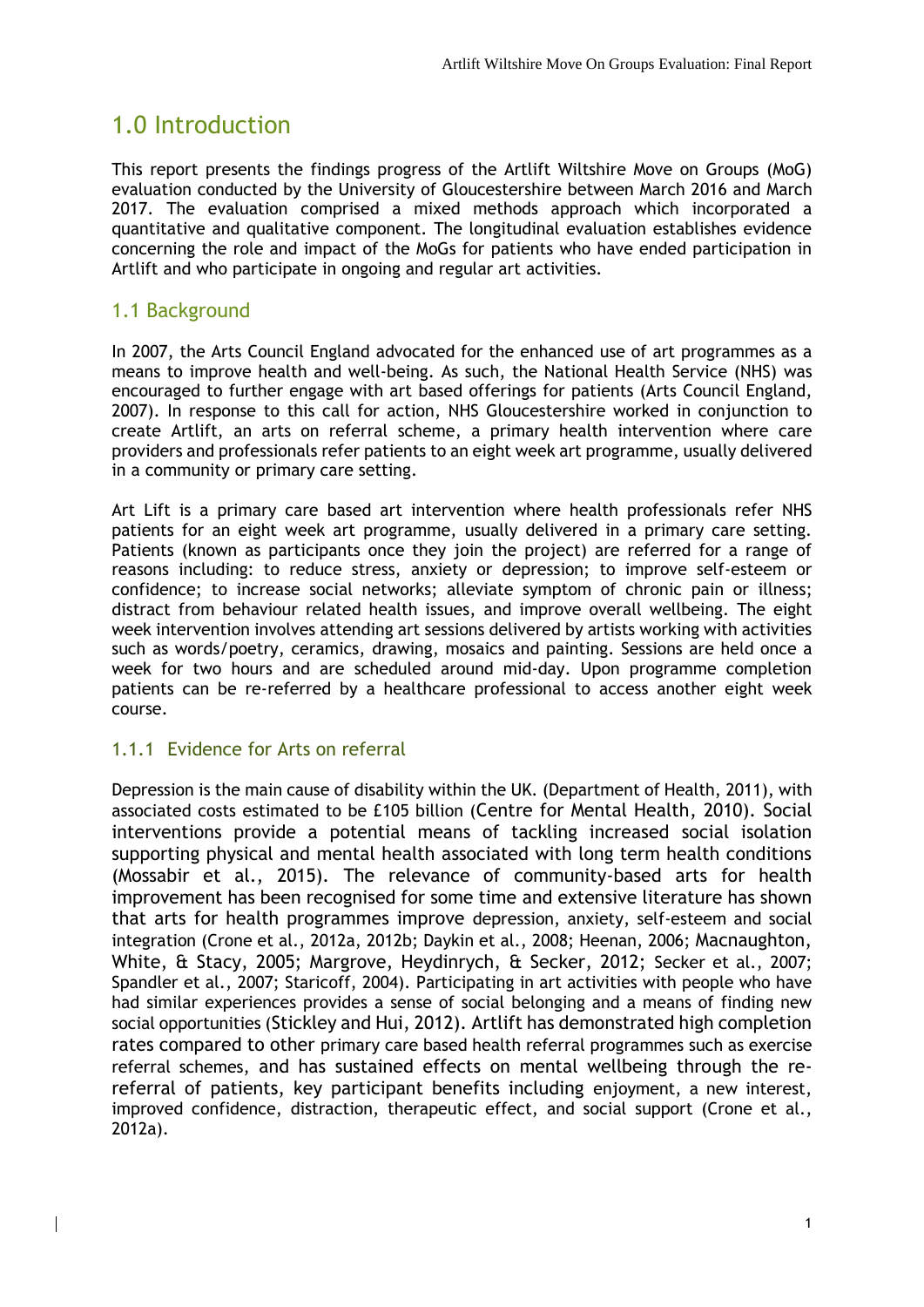The importance of continuation and sustainability of programmes like Artlift is important to ensure that participants are able to sustain the positive health effects of art activities and prevent the deterioration of wellbeing (van de Venter & Buller, 2014). In addition to improved mental and physical health, and increased social interaction, community arts programmes such as those provided by the MoGs also have a positive impact on health economics through reductions in drug therapy and hospital stays (Fleischer & Grehan, 2016).

#### <span id="page-6-0"></span>1.1.2 Artlift Wiltshire

Starting in August 2014, Artlift piloted an intervention in South East Wiltshire hosted at Whiteparish Surgery. After the successful pilot programme in April 2015, Artlift was able to offer additional courses at Whiteparish Surgery and Salisbury Medical Practice, and in September 2015 at Malmesbury Primary Care Centre and Corsham. In January 2016, sessions began in Tidworth allowing Artlift to deliver the programme in five diverse locations across Wiltshire.

#### <span id="page-6-1"></span>1.1.3 Move On Groups

Patients who have completed Artlift programmes are encouraged to continue with their art activities. Some former attendees have created their own art MoGs or have joined other existing local art programmes. Artlift would like to acquire evidence that will provide insight as to how former patients have set up their own independently operating community art practices, or continued involvement in art elsewhere. Additionally, Artlift would like to gain a greater understanding of the sustainability of health and well-being for previous Artlift patients.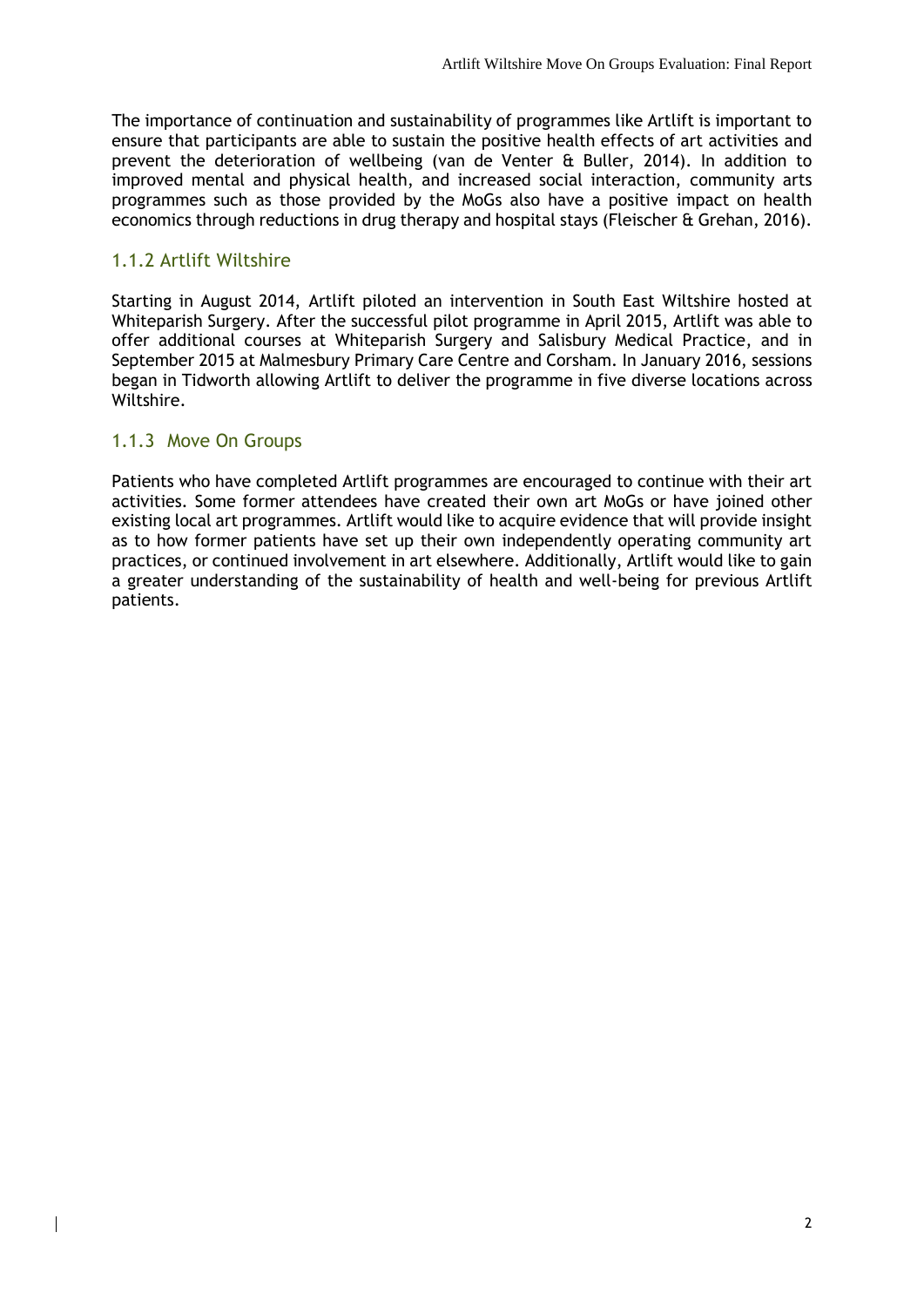## <span id="page-7-0"></span>2.0 Methods

Quantitative evaluations alone fail are inadequate for capturing the process and meaning of participation in arts-based referral programmes within the context of people's lives (Goulding, 2014). In order to capture a range of data regarding the MoGs a mixed methods approach was adopted in order to investigate participant perceptions and experiences, and the impact of participating in Move on Group art activities. A qualitative component involved focus groups with participants conducted in situ at the location at which the art activities took place.

A parallel quantitative component assessed participant wellbeing using a standardised questionnaire (Warwick Edinburgh Mental Well-Being Scale (WEMWBS)), to investigate the impact of participation in art activities. This was in order to establish evidence concerning the long term effect of participation via the linking of data from patient records. Whilst the evaluation sought to recruit approximately 30 participants from three surgeries were linked to MoG (Whiteparish, Salisbury and Tidworth), due to practical issues data were ultimately collected from Salisbury and Corsham MoGs. Data for each evaluation component were collected at the same.

#### *Evaluation aims:*

- Aim 1: To gain a greater understanding of the sustainability of health and well-being for those patients previously involved with the Artlift programme;
- Aim 2: To acquire insight from former Artlift participants who have set up their own art practices and are operating independently in the community.

#### <span id="page-7-1"></span>2.1 Procedures

#### <span id="page-7-2"></span>2.1.1 Qualitative methods

Focus groups were used to explore participants' experiences and perceptions of the MoGs. For the Salisbury MoG, two focus groups were held with patients who had previously been involved with Artlift for two sessions or more (referred and re-referred) from Whiteparish and Salisbury surgeries. These were held in conjunction with an art celebration event at the Salisbury Art Centre on 2<sup>nd</sup> March 2016.

The first group (participants  $n=3$ ) was made up of three participants who were former members of the Artlift group based in Salisbury. These group members had completed two referrals but were not yet part of a MoG. The second group (participants n=6) included participants and a GP practice manager. The focus groups lasted approximately 15-40 minutes. All participants completed informed consent forms. For the Corhsam MoG, a focus group was conducted with participants ( $n = 7$ ) during a weekly art session ( $2<sup>nd</sup>$  April, 2017).

Data were collected via a semi-structured questionnaire (Appendix A) that explored various aspects of participation in addition to topics that participants raised as important to them. Focus groups were recorded and transcribed verbatim, all participant names being replaced with pseudonyms to ensure confidentiality and anonymity. Data were analysed using inductive thematic analysis (Braun & Clarke, 2006) in order to unpack the data via an iterative process in which broad categories of data were refined into distinct conceptual themes that represented what was going on in the data.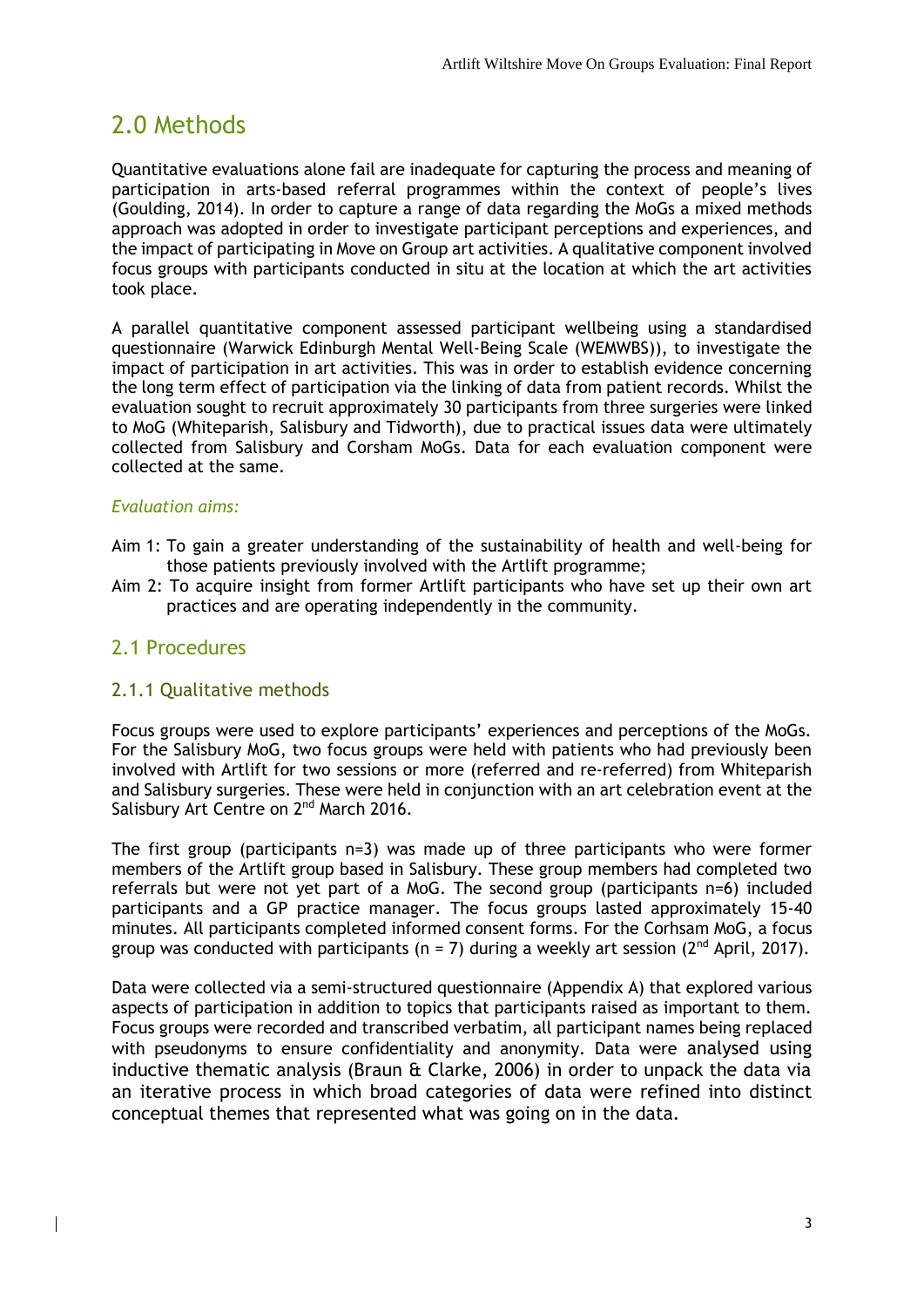#### <span id="page-8-0"></span>2.1.2 Quantitative methods

All participants who participated in the focus groups and who had completed informed consent forms were invited to complete a WEMWBS questionnaire (Appendix B). Data were matched, based on date of birth and post code (see Appendix C) with patient data containing historical responses to the identical questionnaire recorded previously when participants were engaged in Artlift activities via the patient referral route.

Scores for each participant were calculated and descriptively analysed in comparison to the previous scores (initial referral pre (week 1) and post scores (week 8/10) of first 8 or 10 weeks of Artlift, and re-referral pre (week 1), and post scores (week 8/10) of an additional 8 or 10 weeks of Artlift). A WEMWBS score is considered meaningful where there is a 3 to 8 points difference between pre and post time measures.

#### <span id="page-8-1"></span>2.1.3 Ethical considerations

All procedures will complied with University of Gloucestershire and NHS Ethics guidelines. Participant anonymity and confidentiality were assured through the University's ICT security system and all paper-based information was stored in a locked filing cabinet with a locked office of the lead researcher.

4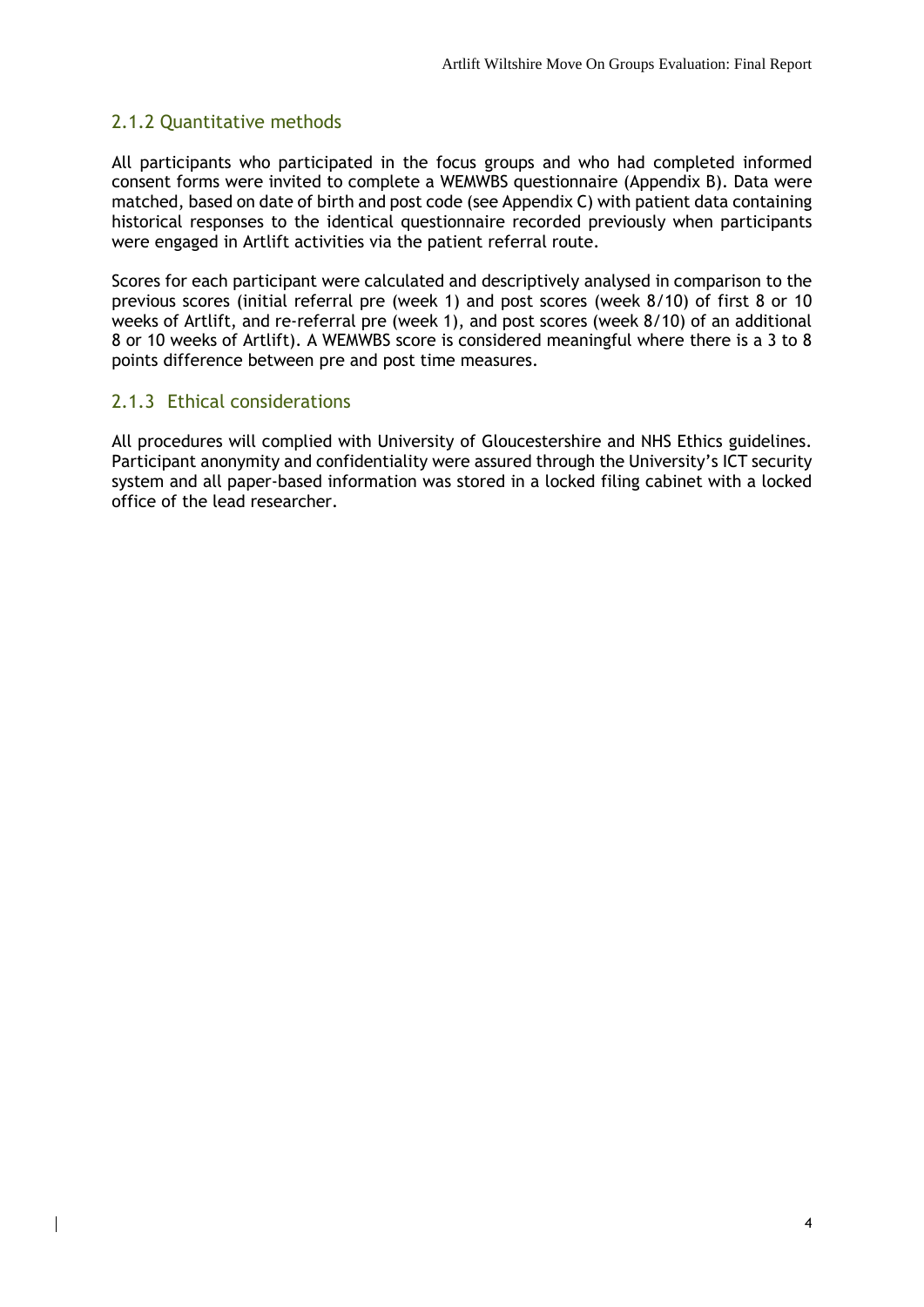## <span id="page-9-0"></span>3.0 Findings

This section provides an overview of the findings for the qualitative and quantitative components of the evaluation. It is divided into two sections, the first looking at the qualitative data.

#### <span id="page-9-1"></span>3.1 Qualitative findings

#### <span id="page-9-2"></span>3.1.1 Participant profile

A total of 15 former Artlift patients attending MoGs took part in the focus groups (Salisbury  $n = 8$ ; Corsham  $n = 7$ ). The Salisbury participants were all female except one and ranged in age from 39 to 84 years old (Mean Age =  $57.3$ ,  $SD<sup>1</sup> = 15.71$ ). Two of the seven Corsham participants were male and the group ranged in age from 55 to 75 years old (Mean Age = 66.2, SD = 9.10). All participants were White British.

The remainder of this section unpacks the qualitative data via two interrelated themes that emerged through the analysis of data helped to explain participant perceptions and experiences concerning their participation in the MoGs. An overview of the themes is presented in Tables 1 and 2 (pages 8 and 9).

#### <span id="page-9-3"></span>3.1.2 Participant outcomes

-

*'I went in … feeling like I really didn't want to do anything arty at all, just being with people, and I made coffee, I was feeling quite low. Just going in and watching everybody, I felt, I think I knew my spirits would lift'*

The first theme Participant Outcomes relates to the impact of MoGs for those taking part and included a number of subthemes. These highlight the importance of MoGs with respect to assisting participants to feel happier, less isolated, and more confident (Table 1).

The subtheme Friendship related to a principal outcome where enduring and meaningful relationships between MoG participants had formed. These had evolved throughout the referral process and were an important motivating factor continued participation. These relationships were characterised by a sense of mutuality and trust that stemmed from the implicit adversity that participants had, and to some extent still were, experiencing in their lives. Friendships provided participants with a source of support when they did not feel well, sometimes via a simple phone call, and opportunities to engage in other social activities.

Meeting people each week gave participants something to look forward to and in some respects was the highlight of their week, providing a crucial focus of enjoyment and social interaction. These friendships provided an important support mechanism which helped participants cope with challenging aspects of their lives for example, acting as carers and experiencing bereavement, and in doing so alleviated the negative aspects of these challenges. This seemed particularly valued by female participants although it was difficult to make meaningful comparisons with their male counterparts due to there being less of them and the inability to explore their perceptions individually and away from the group.

Related to friendship, Reduced Isolation concerned the sense that participants felt more connected to others and part of something fun, meaningful and engaging. This was in

<sup>1</sup> SD denotes Standard Deviation which expresses the amount of variation, or dispersion, of a set of data values around a mean score.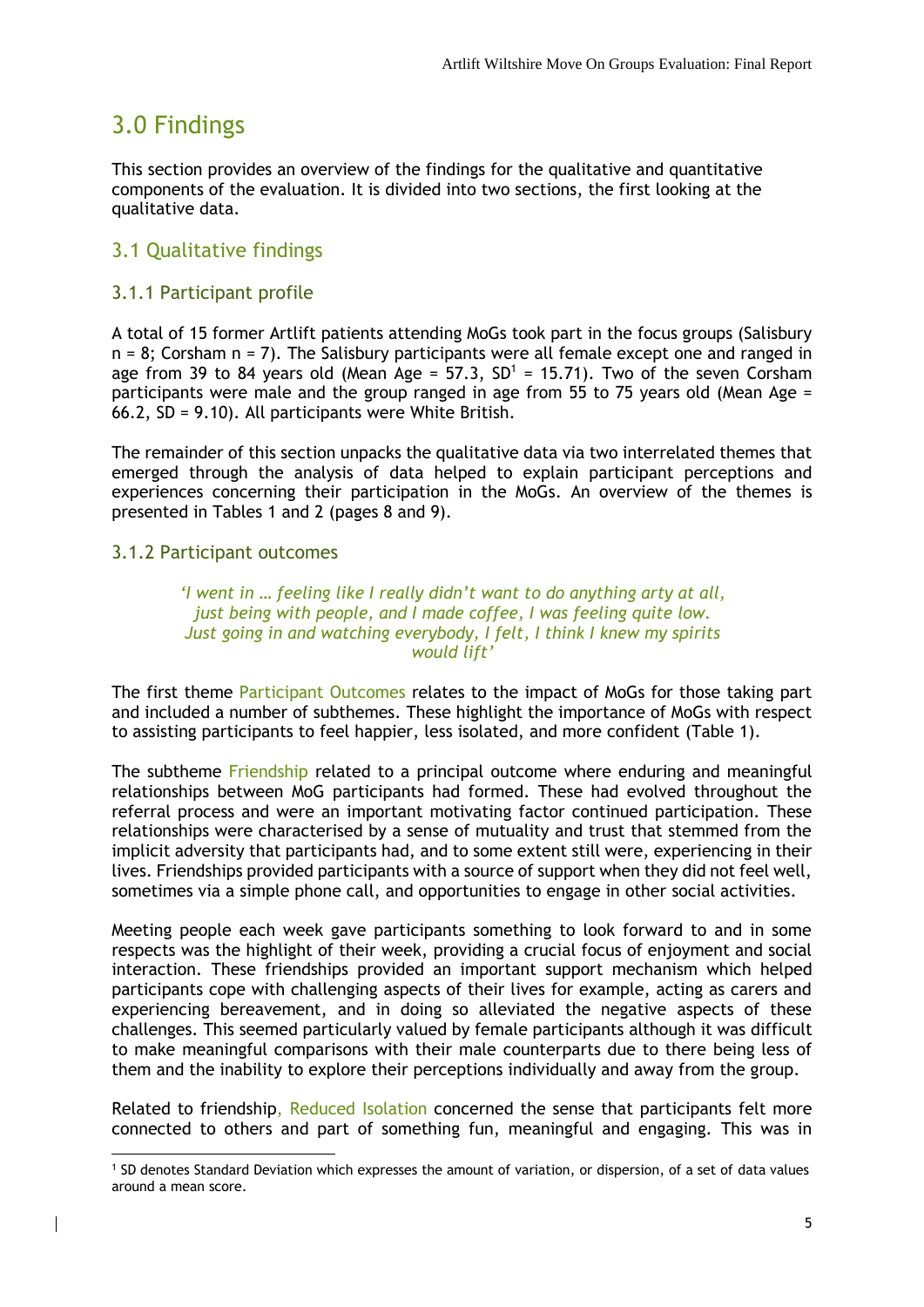contrast to previous perceptions where participants felt lonely and in some respects cut off from people around them because of their mental health. MoG activities provided structure and routine which provided a focus for their week with respect to planning to go out and what to do in the sessions. Achievement related to the specific creative process of producing pieces of art (in whatever form). This provided an opportunity to become engrossed in an activity that focused participant's minds and actions. The artwork provided tangible evidence of these efforts and it was rewarding to see work evolve over time as part of a broader portfolio in which participants kept their work. Sharing this work with other participants, friends, family and others was rewarding and instilled a sense of control, satisfaction and pride.

As within previous Artlift evaluations, Reduced Medication highlighted the powerful effect of participation with respect to a reduction, and cessation, of drug therapies to cope with mental health issues. Discussions with health professionals e.g. GP surgery staff and Health Trainers was important in understanding the therapeutic effects of art and the effect on participant's mental health.

Improvements in mental health were related to the subtheme Reconnection which related to perceived improvements in personal outlook that came about through continued participation in MoG activities. These improvements provided some participants with the confidence to explore other opportunities to engage in other activities and feel better about themselves. For example, some felt better able to get out and about and meet other people while others had started new activities, such as swimming, as a means of improving their health.

#### <span id="page-10-0"></span>3.1.3 Sustainability

#### *'The artist is the lynchpin, he's there every week. It's vital, it's really important he is around because we can use his advice, we can get materials'*

The second theme Sustainability related to the ability and potential of the MoGs to maintain art opportunities in the long term and included aspects relating to resources and external support (Table 2).

The two subthemes Resources and External Support highlighted a number of interrelated aspects which are important to the sustainability of MoGs. Resources concerned the means by which MoG activities could be sustained and related not only to finances and tangible things like materials and appropriate space, but the motivation, organisational and problem solving skills of participants. Participants clearly attributed a great deal of importance to need to continue art activities and it required the efforts of a small number to crystallise this belief into a meaningful course of action. The ability to raise funds was fundamental and MoGs used subs, art sales, and small grants to fund the activities; room hire being the greatest expense. Use of community resources provided added benefits for example, access to a cafeteria, other leisure opportunities, and library services (to support art activities). Efficient purchasing of materials i.e. at discounted rates, ensured funds were used effectively.

External Support concerned the inputs provided by artists, practice staff and other professionals. This was essential in the early stages of establishing the MoGs with respect to advice on how to establish a community group, and longer term with respect to technical and moral support. This helped reinforce individual and group skills and competencies which provided a source of ongoing motivation.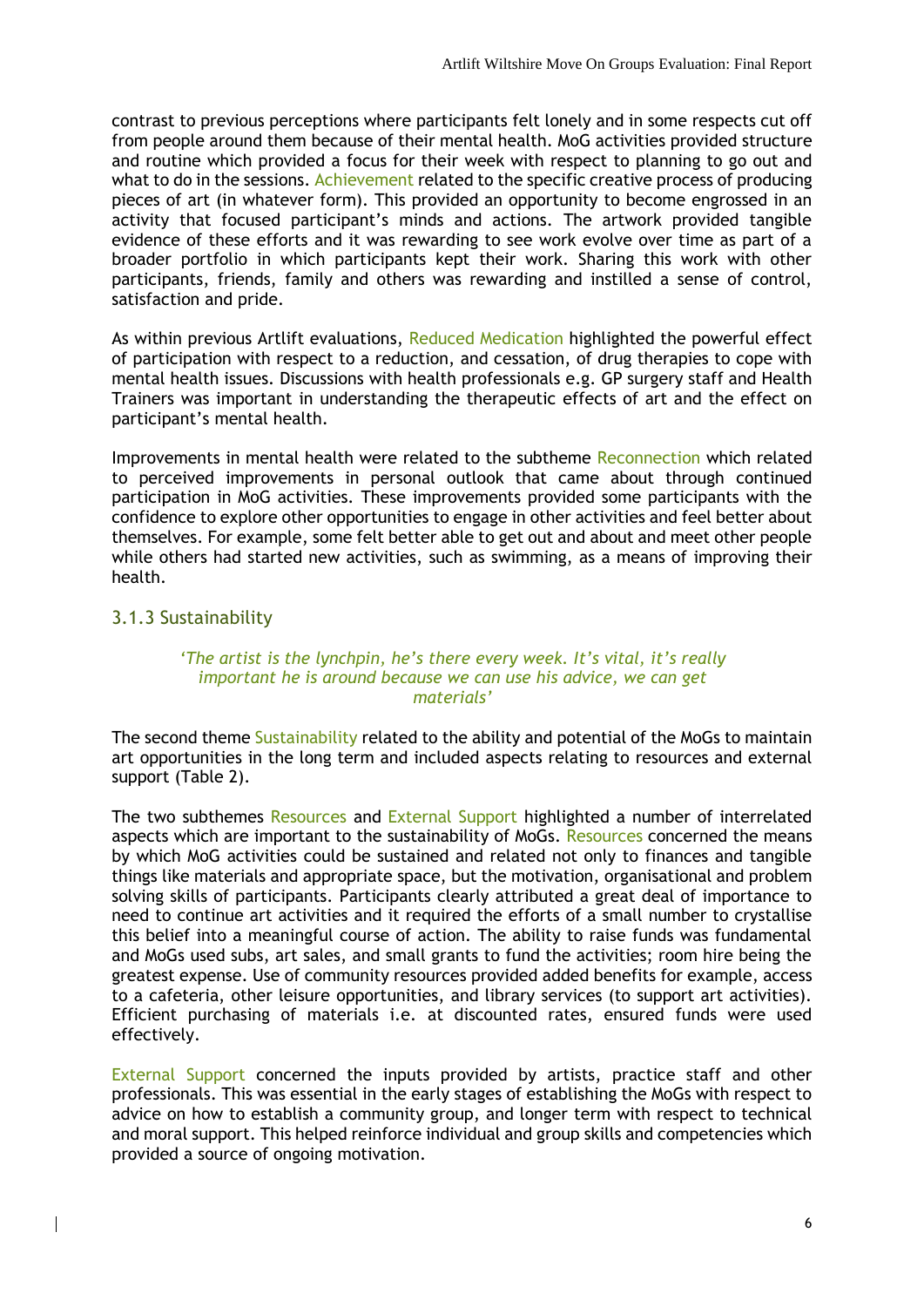Of particular importance was access to the professional artist's skills, knowledge, and information regarding the sourcing of MoG art equipment and materials. Despite having keen interests in their activities the participants did not necessarily perceive themselves as artists *per se* and relied upon the artists for guidance and support with respect to techniques and appropriate materials.

This relationship seemed to extend beyond the tangible support provided by the artists (i.e. materials), also symbolising the journey that participants had taken and the strong bond they felt with the Artlift project. This underlined the essential role of the artist to the long term sustainability of the MoGs. It also appeared that participants proudly perceived themselves as Artlift participants despite having completed the referral programme and continued to identify strongly with the Artlift brand. This fostered the sense that MoGs were part of a wider and multifaceted Artlift community that included a range of professionals and other MoG participants.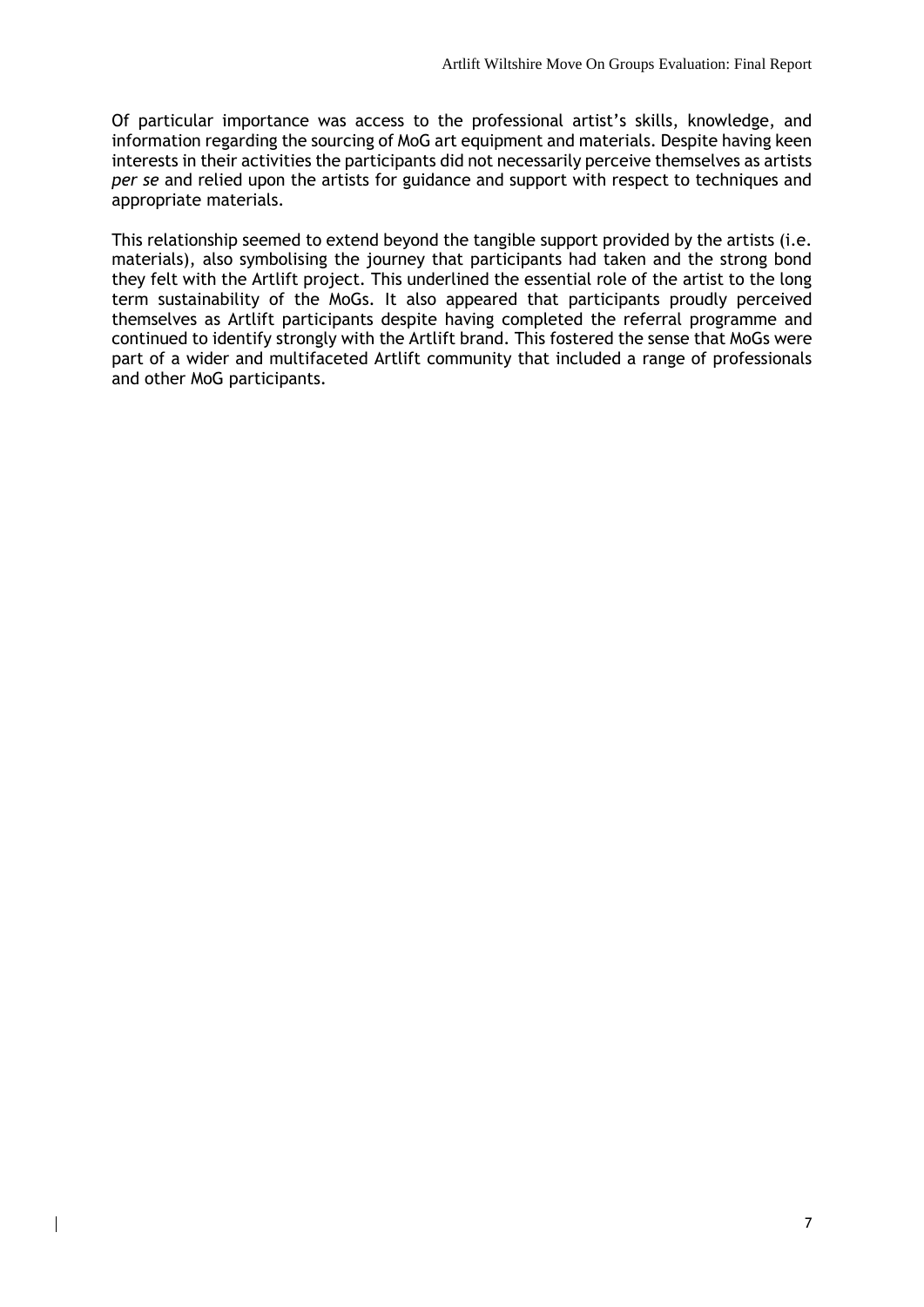#### **Table 1: Participant Outcomes**

<span id="page-12-0"></span>**Description Example quotations** Participants described a number of outcomes as a consequence of participating in MoGs which were felt across a number of psycho-social areas. These were not equal for all, and were important in different ways and for different reasons but compelled participants to keep attending the sessions. These aspects were interrelated and helped develop a **greater sense of happiness, independence and confidence**. 1. Friendship – Participants shared common bonds through their interests in art and acknowledgment that they had experienced some sort of mental health issue. Many faced similar challenges (i.e. as carers; living with depression), and supported each other outside of MoGs for example, meeting socially and doing things together. 2. Reduced isolation **–** The activities provided a focal point for social interaction which for many was an important reason for getting out and about. Although not all participants stated that MoGs directly improved their physical and emotional health, the sessions added structure and an opportunity to meet with friends. For some, this was the only occasion on which they met socially with others. This alleviated boredom and loneliness. 3. Achievement **–** The process of producing pieces of art provided participants with tangible outcomes that could be shared and saved within a portfolio. This demonstrated progress over time and instilled a sense of control and ability to channel one's thoughts. 4. Reduced medication – The therapeutic effects of the activities were widely recognised and in some cases helped participants reduce their reliance on drug therapies to help them with mental health issues they were experiencing. 5. Reconnection – For some, the change in personal outlook derived through continued participation in MoG activities provided participants with the confidence to explore other opportunities to feel better about themselves by improving lifestyles for example by swimming regularly and reducing negative health behaviours (e.g. smoking). *'When you're ill you lose a lot of friends; they abandon you, say "sorry, I can't do that". In a group like this you're just accepted, that's a big difference'*. '*This is my social life. I'm stuck at home alone in my flat most of the time and I've got depression. This gives me something to look forward to*'. '*I felt it helped with my medical condition. I wasn't going to see the doctor, I was coming here, this was my medication … [my depression] was quite severe … I haven't seen him for about a year, now*'. '*We do different things too; I go to WI, I meet with different groups*'. '*I've been meaning to swim for 3 or 4 years. But now I go every week after art which is mega amazing!'*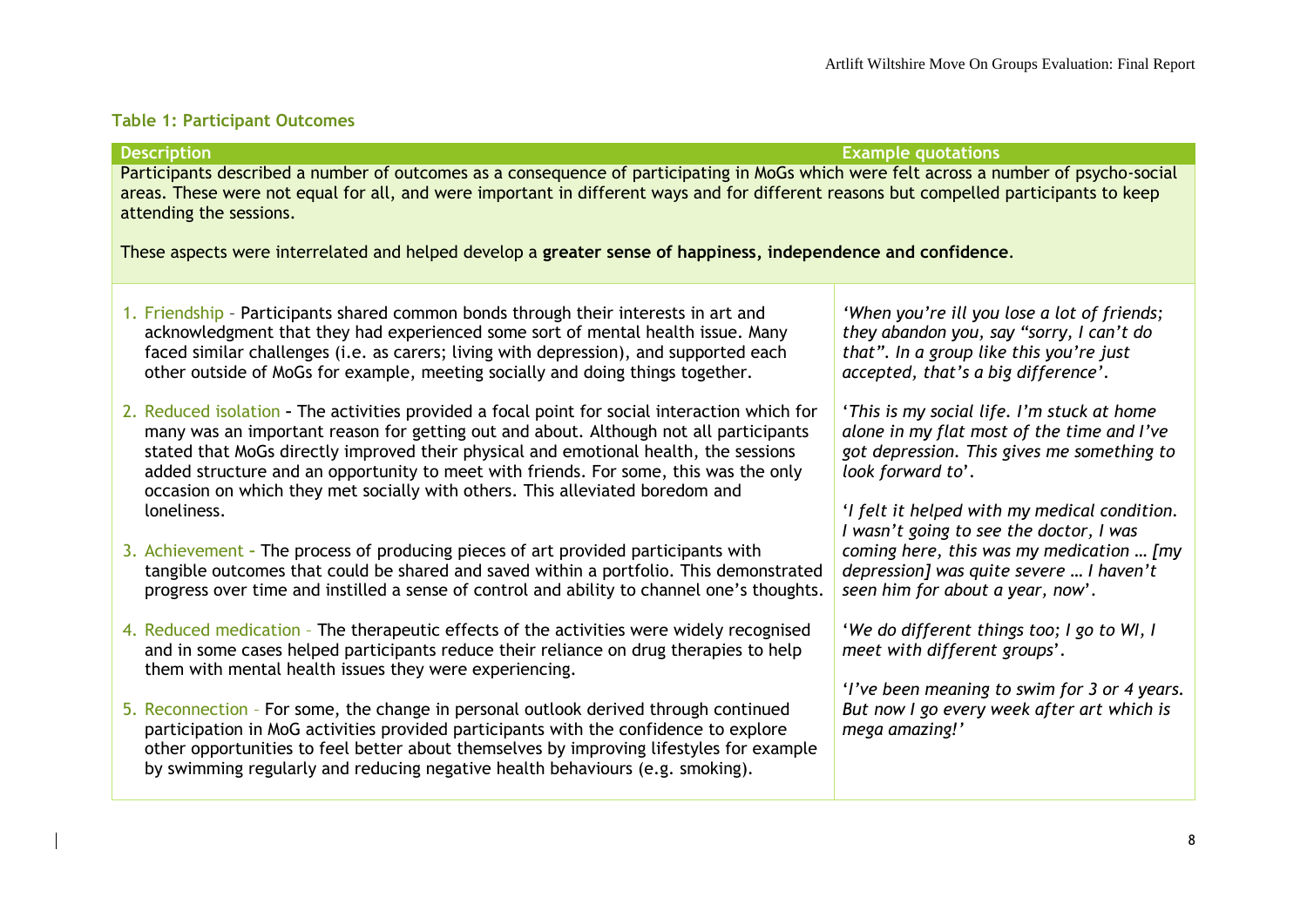#### **Table 2: Sustainability**

**Description Example quotations**

Participant proactivity, the support of Artlift artists, fundraising and organisational abilities were crucial to the successful creation and sustainability of MoGs. Participants shared a strong desire to continue art activities within a group setting. Maintaining social ties, friendships, the therapeutic effects of the activities and a compulsion to fill the void left by Artlift were key drivers of efforts to establish MoGs.

These aspects underpinned the creation of **vibrant, sociable and integrated MoGs.**

1. Resources **–** Establishing and sustaining MoGs presented challenges of finding money, problem-solving, funding suitable accommodation, and ensuring each participant had access to the materials they required. Participants paid subs in both MoGs (in differing formats i.e. weekly, annually) while the more established group had also sold crafts and cards to raise funds. Creative thinking helped overcome early challenges of covering fees for room rental which included hosting MoGs at participants' homes to save costs whilst ensuring the sociable and therapeutic aspects were maintained.

<span id="page-13-0"></span>The organisational and problem-solving skills needed to make the MoGs a reality demonstrated a high degree of participant ownership and commitment.

2. External support **-** The sustained relationship with the artist practitioner provided access to advice and materials. It also provided a sense of reassurance with respect maintaining a direct link to Artlift, with which participants maintained a strong bond. Running the MoGs at the same time and venue as the Artlift group appeared to demonstrate the essential connection between Artlift and MoGs. Without artists' support it is unlikely the MoGs would have been viable.

Practice managers also played a significant role in supporting the participants with respect to advice on funding sources, bank accounts and financial planning. In Corsham, the Health Trainer provided moral support and motivation which reassured participants. Combined, these aspects provided a safety net that allowed participants to develop MoGs that reflected their needs and preferences.

*'We were given a block of 10, then a holiday, and then given another block of 10 and then we all felt dropped and didn't know what to do'.* 

*'It's mainly covering the cost of the hall … you need to cover the costs of materials. Because we are not just water-colours, we try to bring in other things-arts and crafts as well, you have to try and it's not perfect by any means and stuff that we have is basic … Brushes are quite cheap and things like that, but it is a start…'*

*'I looked into renting the room out next door and asked the other people who were on the group, and with help from the practice manager and the artist … I started up the group, I booked a couple of days or hours at the same time as the other group in the adjacent room, so we were actually separate, but I felt that I had backup if you'd like, from the original group…'*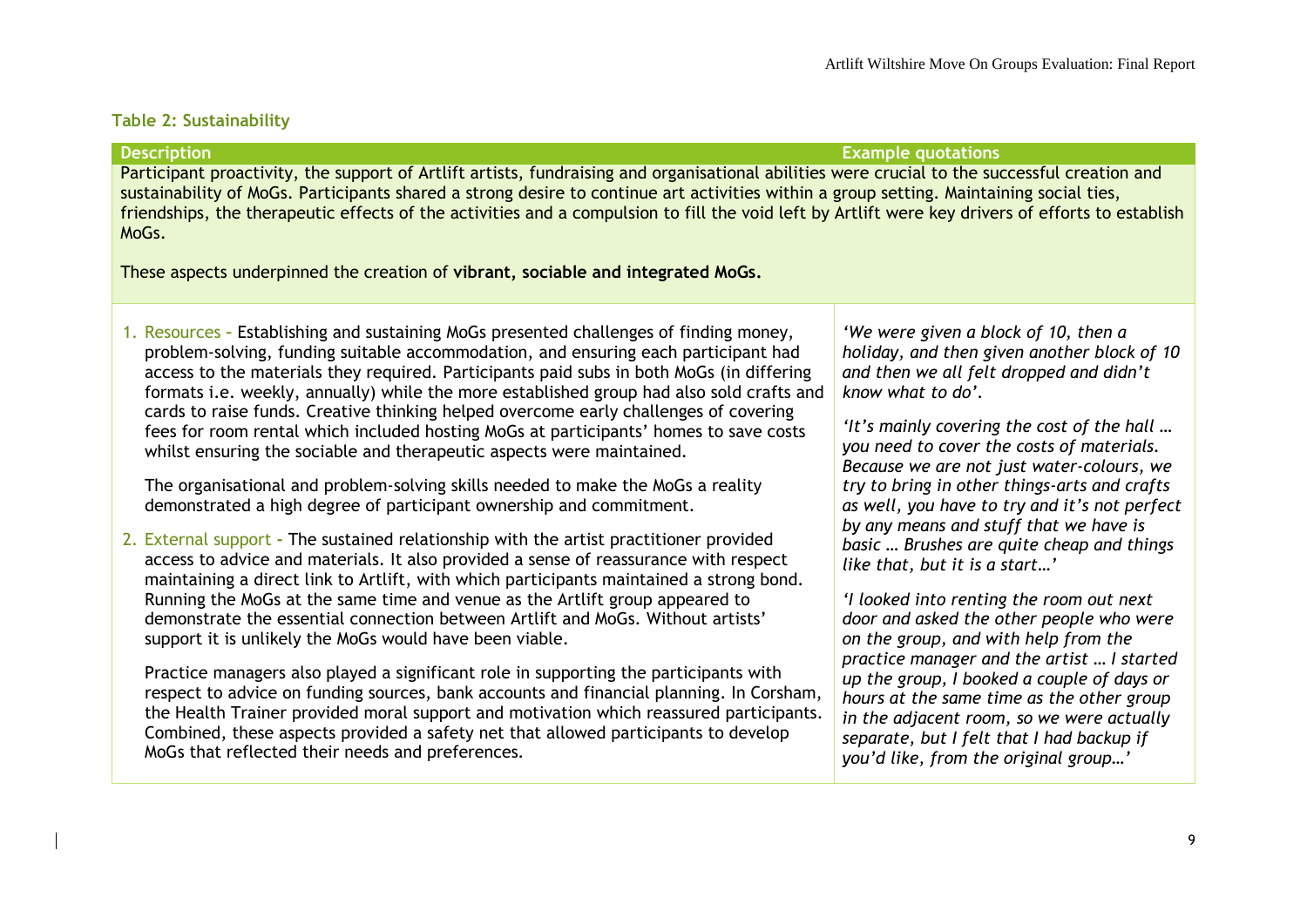#### <span id="page-14-0"></span>3.2 Quantitative findings

#### <span id="page-14-1"></span>3.2.1 Wellbeing over time

- Based on the WEMWBS questionnaire data, the initial mean (i.e. average) pre programme wellbeing score was 39.80 (SD = 12.80), and the mean post programme (i.e. after the first completion) score was 43.70 (SD = 15.33), an increase of 3.9.
- Using the available data for those who were re-referred onto the Artlift programme (n = 8 participants), it was evident that pre-programme well-being pre scores dipped slightly to 40.50 (SD = 12.78) but then increased at completion to 45.00 (SD = 13.32), an increase of 4.5.
- The mean follow-up well-being score remained fairly stable  $44.38$  (SD = 12.78) though had slightly dropped from post re-referral score (see Figure 1).
- A WEMWBS score is considered meaningful where there is a 3 to 8 points difference between pre and post time points. In this instance there was a meaningful difference between:
	- a. the initial programme pre and post score (an increase of 3.9);
	- b. the re-referral pre and post score (an increase of 4.5);
	- c. the initial pre programme score and long term follow up score taken at the MoGs data collection visits by the evaluation team (an increase of 4.58).



#### **Figure 1: Mean WEMWBS scores over time**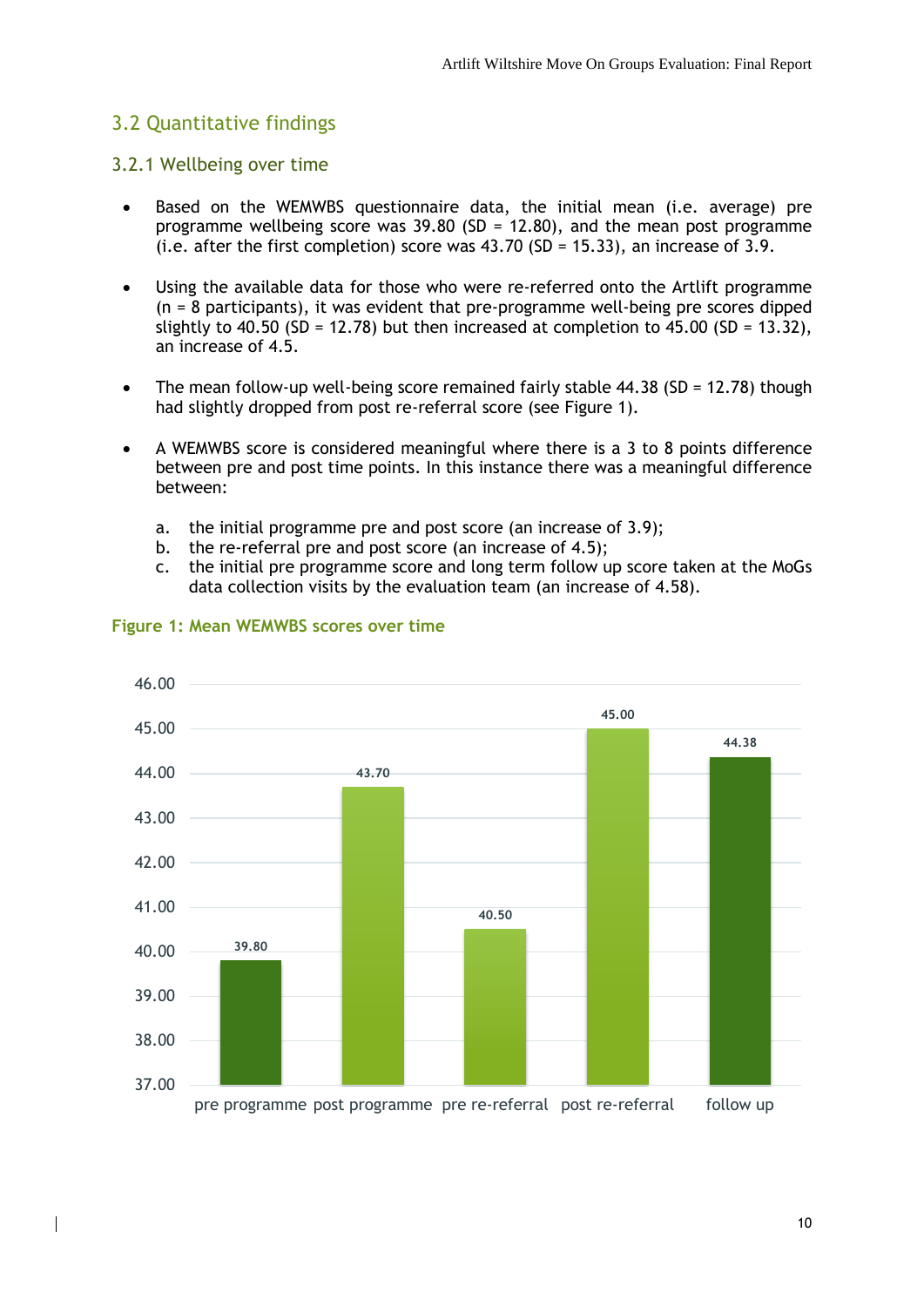## <span id="page-15-0"></span>4.0 Conclusions and Recommendations

This section draws together the findings presented in this report in order to develop a set of summative conclusions and recommendations. It is broken down into two sections.

#### <span id="page-15-1"></span>4.1 Conclusions

- 1. The MoGs provided an important means of maintaining participant wellbeing via a number of overlapping factors including friendship, reduced isolation, a sense of achievement, reduced medication and feeling reconnected with the self, other people and places. This builds on previous research concerning the impact of arts on referral programmes and demonstrates the potential of continued participation in terms of helping participants feel better about themselves in the long term and dealing with mental health challenges. However, the role of MoGs (and Artlift more widely) is yet to be understood with respect to supporting the mental health of other population groups (for example, new mums, BME).
- 2. While the art activities were important with respect to the distraction, learning and application of skills, concentration and tangible outputs, the social element of the sessions was as, if not more, important for those taking part. This particularly important for female participants but we were not able to explore differences between male and female participants in detail. The MoGs provided a focal point for the week and gave participants something to look forward to. For some, this opened up social opportunities beyond the MoG sessions.
- 3. There was a strong and unequivocal sense of 'Artlift' identity whereby participants felt a strong sense of connection regarding where they had come from with respect to the Artlift journey. Participants were very proud about Artlift and were keen to talk about its benefits. This bond was a fundamental aspect of the MoGs and provided the basis on which the groups were organised and run, participants in some respects acting as 'brand ambassadors'.
- 4. External support was critical to both the creation and sustainability of the MoGs. Help and advice from GPs, Health Trainers and other professionals (e.g. Council staff) had a catalytic effect with respect to facilitating and coordinating the actions of key MoG participants, without which the groups would unlikely have been set up. Longer term, relationships with external supporters provided reassurance, tips and advice, and access to useful resources which was important for helping participants identifying ways of sustaining the financial viability of the MoGs.

#### <span id="page-15-2"></span>4.2 Recommendations

Recommendation 1: The role of Artlift MoGs should be promoted as a means of supporting previously referred participants to maintain wellbeing over time. The process of joining MoGs should be explored further to avoid issues of exclusivity, selection bias, and barriers that prevent access.

Recommendation 2: Artlift MoGs could be explored as a potential referral activity for practitioners engaged in social prescribing. The social fabric of the MoGs provides both an opportunity and a threat to new participants who have not previously shared the Artlift journey. As such, activities should be undertaken to understand if and how MoGs can be integrated into the wider social prescribing offer so as to both preserve and further enhance the role of MoGs.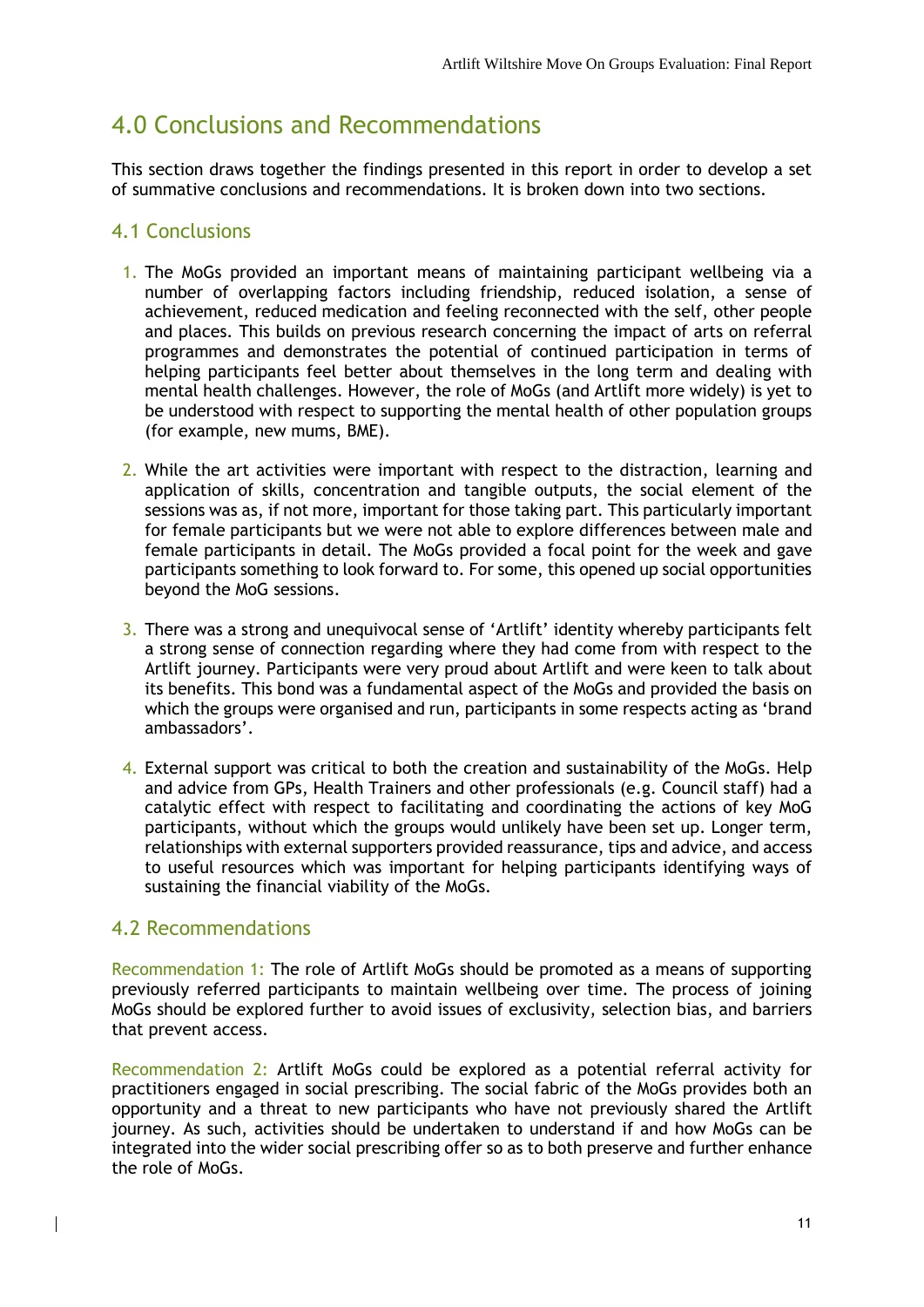Recommendation 3: The MoGs provided a potentially cost effective means of supporting mental health but funding and resources are key challenges to the setting up of MoGs and their long term sustainability. The role of Artlift and its relationship with MoGs should be explored as part of a wider conversation to establish best practice in MoGs with respect to funding and support. Considering local contextual factors it is likely that different operating models will be needed in different MoG areas.

Recommendation 4: The role of the Artlift brand and its relationship with MoGs should be further explored in order to: (1) identify sources of reputational risk; (2) maximise awareness and credibility of the Artlift brand with respect to the benefits it offers participants.

Recommendation 5: Assessments should be made to ensure that all participants continue to derive benefits from the art activities in order to ensure that the activities are appropriate and satisfactory, and that male and female participants' needs and preferences are taken into account. Factors relating to the underrepresentation of certain groups (e.g. BME populations), as well as the potential to address those with specific needs (e.g. new mothers experiencing poor mental health) should be explored to maximise the potential of MoGs to a broad range of participants.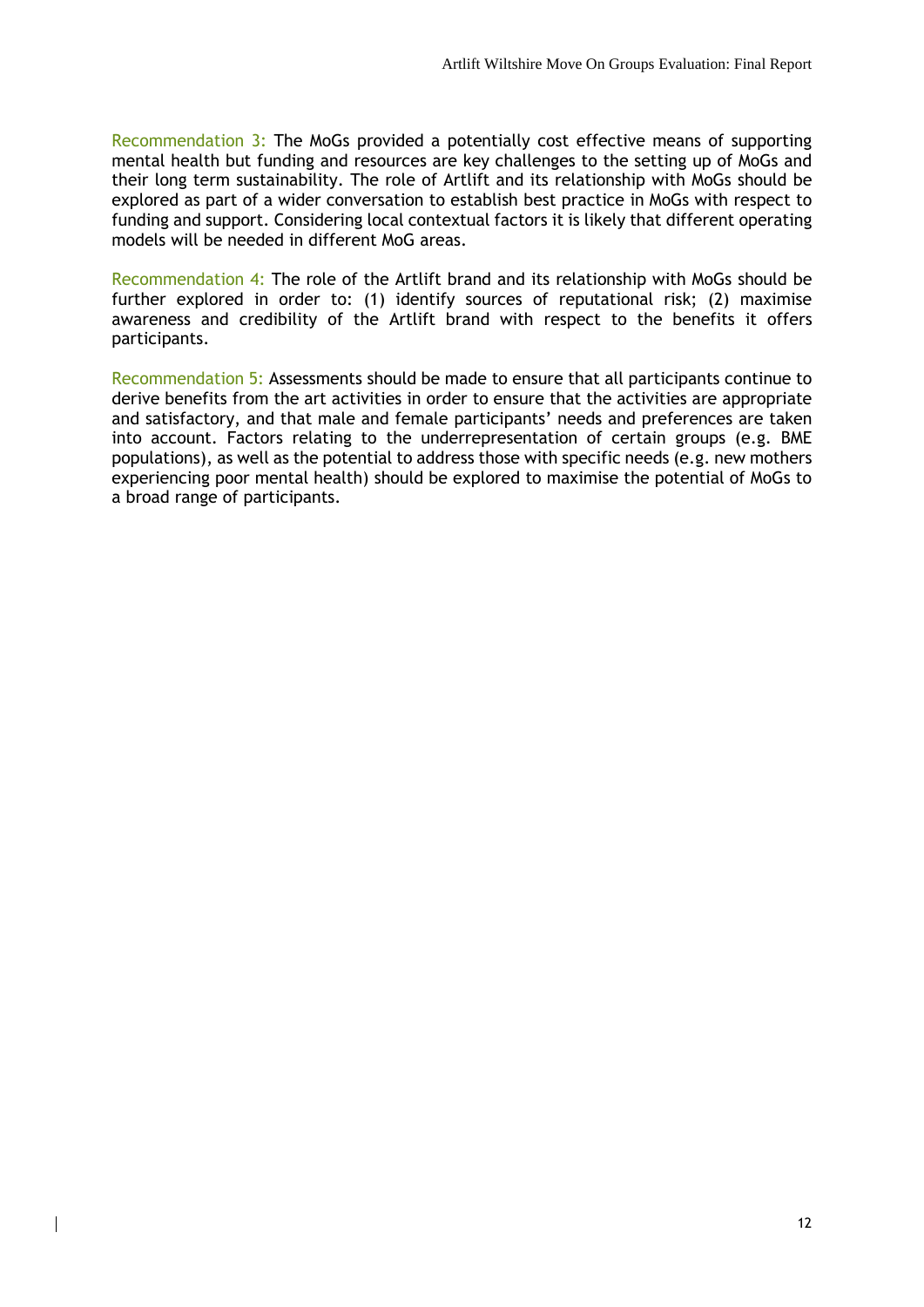## <span id="page-17-0"></span>5.0 Referencess

- Braun, V., & Clarke, V. (2006). Using thematic analysis in psychology. *Qualitative Research in Psychology*, 3(2), 77-101.
- Centre for Mental Health (2010). *The economic and social costs of mental health problems in 2009/10*. London: Centre for Mental Health.
- Crone, D.M., O'Connell, E.E., Tyson, P.J., Clark-Stone, F., Opher, S. & James, D.V.B. (2012b). 'Art Lift' intervention to improve mental well-being: An observational study from UK general practice. *International Journal of Mental Health Nursing*. DOI: 10.1111/j.1447-0349.2012.00862.x
- Crone, D., O'Connell, E., Tyson, P., Clark-Stone, F., Opher, S. & James, D. (2012a). 'It helps me make sense of the world': the role of an art intervention for promoting health and wellbeing in primary care-perspectives of patients, health professionals and artists. *Journal of Public Health*, 20(5), 519-524.
- Daykin, N., Byrne, E. & Soteriou, T. (2008). The impact of art, design and environment in mental health care: a systematic review of the literature. *Journal of the Royal Society for the Promotion of Health*, 128(2), 85-94.
- Department of Health (2011). *No Health Without Mental Health: A Cross-Government Mental Health Outcomes Strategy for People of All Ages*. London: Department of Health.
- Department of Health with Arts Council England (2007). *A prospectus for arts and health. Arts Council* [online], [cited 04-01-11]. Available at: http://www.artscouncil.org.uk/publication\_archive/a-prospectus-for-arts-andhealth/
- Fleischer, F., & Grehan, M. (2016). The arts and health: Moving beyond traditional medicine. *Journal of Applied Arts and Health*, 7(1), 93-105.
- Goulding, A. (2014). Arts on prescription for older people: Different stakeholder perspectives on the challenges of providing evidence of impact on health outcomes. *Journal of Applied Arts and Health*, 5(1), 83-107.
- Hacking, S., Secker, J., Spandler, H., Kent, L & Shenton, J (2008). Evaluating the impact of participatory art projects for people with mental health needs. *Health and Social Care in the Community*, 16(6), 638–648.
- Heenan, D (2006). Art as therapy: an effective way of promoting positive mental health? *Disability and Society*, 21(2), 179–191.
- Macnaughton, J., White, M and Stacy, R (2005). Researching the benefits of arts in health. *Health Education*, 105(5), 332 – 339.
- Margrove, K.L., Heydinrych, K., & Secker, J. (2012). Waiting list-controlled evaluation of a participatory arts course for people experiencing mental health problems. *Perspectives in Public Health*. doi:10.1177/1757913912461587
- Mossabir, R., Morris, R., Kennedy, A., Blickem, C., & Rogers, A. (2015). A scoping review to understand the effectiveness of linking schemes from healthcare providers to community resources to improve the health and well-being of people with long-term conditions. *Health and Social Care in the Community*, 23(5):46 -84.
- Secker, J., Hacking, S., Spandler, H., Kent, L., & Shenton, J. (2007). *Mental health, social inclusion & arts: developing the evidence base*. The Anglia Ruskin/UCLan Research Team, 2007. http://www.instituteofhealthequity.org/projects/mental-health-socialinclusion-and-arts-developing-theevidence-base.
- Spandler, H., Secker, J., Hacking, S., & Shenton, J. (2007). 'Catching life': the contribution of arts initiatives to recovery approaches in mental health. *Journal of Psychiatric and Mental Health Nursing*, 14(8), 791-799.
- Staricoff, R.L. (2004). *Arts in Health, a review of the literature*. Arts Council England; Research Report 36.
- Stickley, T., & Hui, A. (2012). Social Prescribing Through Arts on Prescription in a UK City: Referrers' Perspectives (Part Two). *Public Health*, 126(7), 574-579.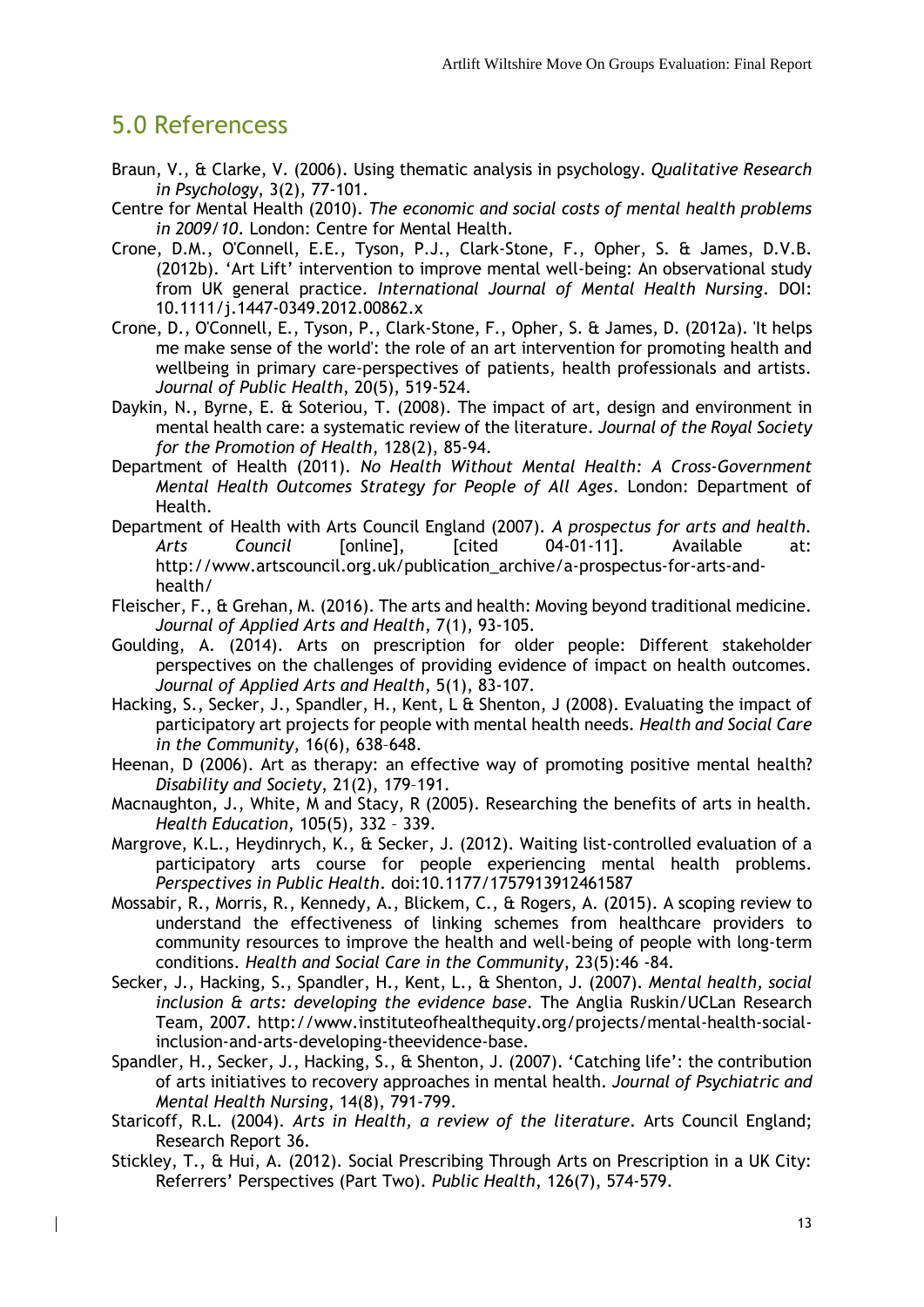- Stickley, T., & Duncan, K. (2007). Art in Mind: Implementation of a community arts initiative to promote mental health. *Journal of Public Mental Health*, 6(4), 24-32.
- van de Venter, E., & Buller, A.M. (2014). Arts on referral interventions: a mixed-methods study investigating factors associated with differential changes in mental well-being. *Journal of Public Health*, 37(1), 143–150.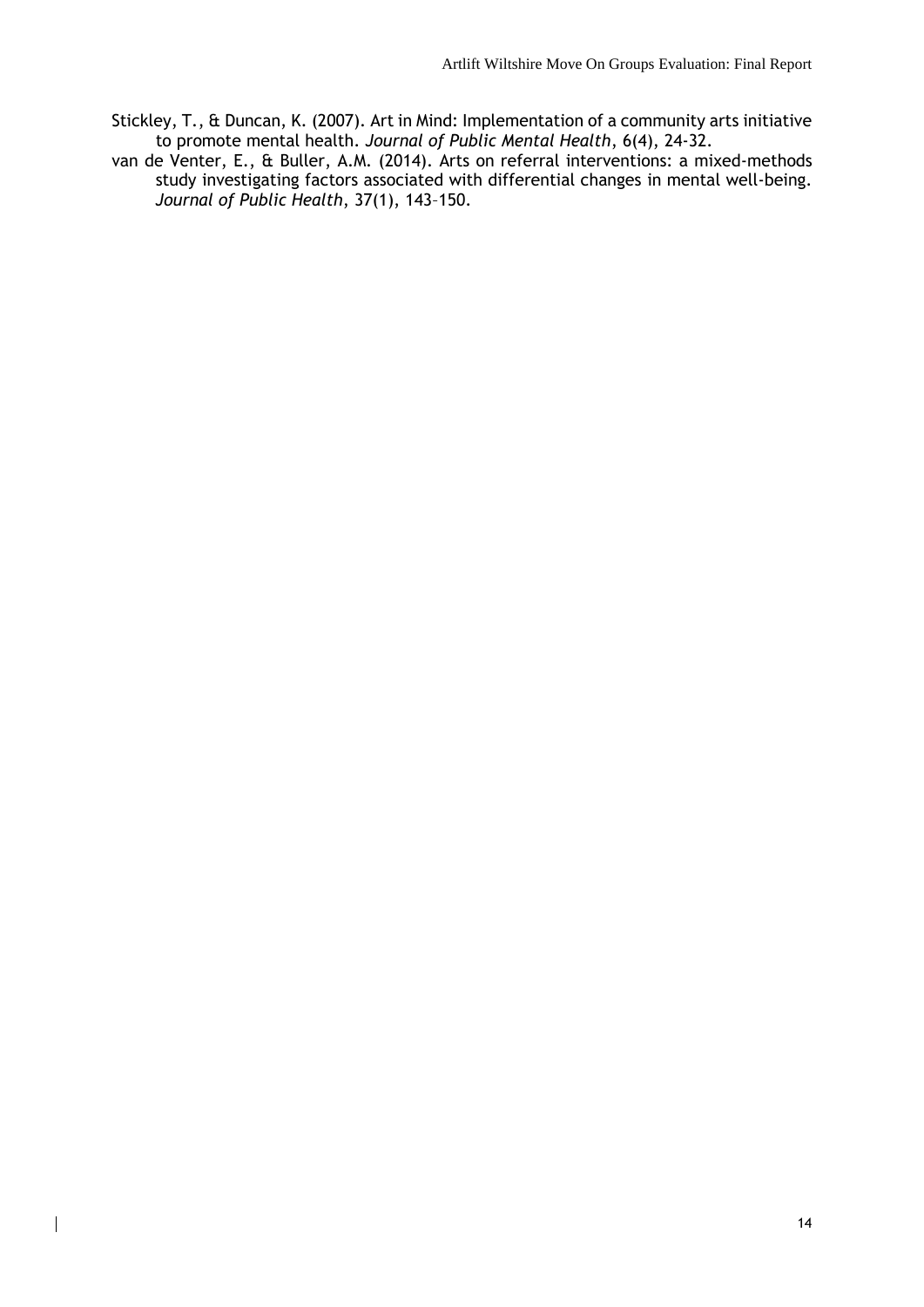# <span id="page-19-0"></span>6.0 Appendices

<span id="page-19-1"></span>Appendix A: Focus Group / Group Interview Schedule

- 1. Please can you tell us about the Move on Group you took part in, what kind of arts you did, where it was, etc.?
- 2. How did you come to take part in the Move on Group?
- 3. Can you describe how you learned about the Move on Group?
- 4. Before you started, what were you expecting the Move on Group might provide you with?
- 5. How has it actually been have there been any surprises? (or disappointments explain)
- 6. What have you liked the most? What's been most beneficial?

Follow-up question: Why did you like that? Why is that important to you?

- 7. Has there been anything you haven't liked?
- Follow-up question: Why didn't you like that? Did that affect you in any way?
- 8. Participants' experience and any learning around setting up/sustaining a move on group
- 9. Following your involvement, do you feel the Move on Group has affected you in any way?
- $\triangleright$  Physically?
- $\triangleright$  Emotionally?
- $\triangleright$  Socially?
- 10. Before you started the Move on Group what were your overall perceptions of art and art activities?
- 11. Do you think your opinion has changed? How do you see yourself now? Do you see yourself as someone who takes part in arts activities or as an artist? Why do you think that? How does that make you feel?
- 12. What does it mean to you, to do arts? Why is that?
- 13. Do any of you take part in other arts activities?
- $\triangleright$  Have you always done this sort of activity?
- $\triangleright$  If you were doing it already, how did you come to do this particular activity? Why?
- $\triangleright$  OR Is this something you do as a result of taking part in Artlift?
- 14. Have you taken on any additional activities outside of art based programmes? Provide examples? If yes, what are these?
- 15. Is there anything specific you can think of that would improve the Move on Groups, i.e. something that could be done differently? Changed? Something additional?
- 16. Could you give us four words or a sentence to sum up what being involved with a move on group has meant to you?
- 17. Is there anything further that comes to mind that you would like to share that we have not covered?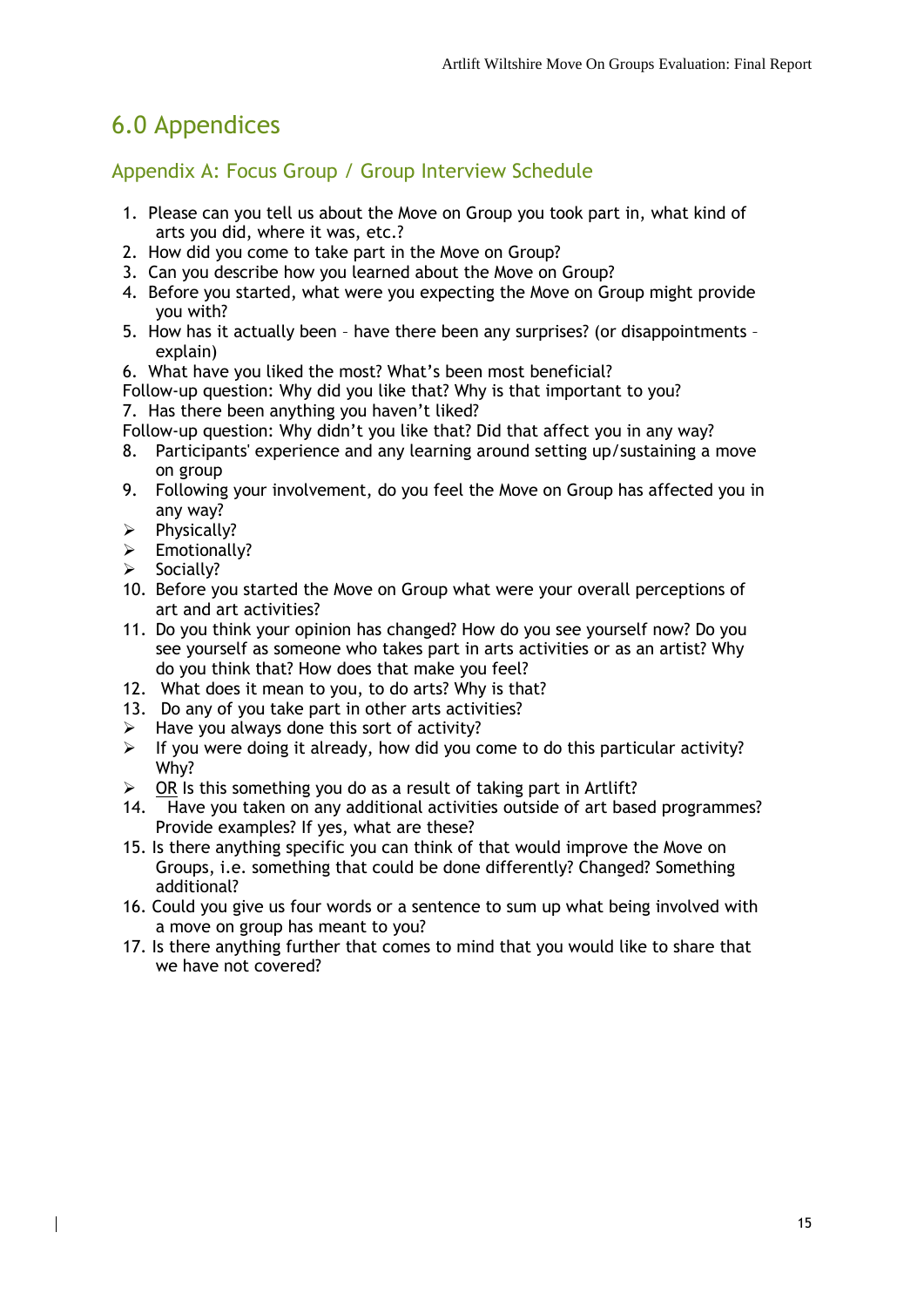### <span id="page-20-0"></span>Appendix B: Warwick Edinburgh Mental Well-Being Scale (WEMWBS)

#### **Below are some statements about feelings and thoughts.**

#### **Please tick the box that best describes your experience of each over the last 2 weeks.**

| <b>STATEMENTS</b>                                     | <b>None</b><br>time | of the Rarely  | Some<br>of the<br>time  | Often                   | All of<br>the<br>time |
|-------------------------------------------------------|---------------------|----------------|-------------------------|-------------------------|-----------------------|
| l've been feeling optimistic about<br>lthe future     | 1                   | $\overline{2}$ | 3                       | $\boldsymbol{4}$        | 5                     |
| l've been feeling useful                              | $\mathbf 1$         | $\overline{2}$ | $\overline{3}$          | $\overline{\mathbf{4}}$ | 5                     |
| l've been feeling relaxed                             | 1                   | $\overline{2}$ | $\overline{3}$          | $\boldsymbol{4}$        | 5                     |
| l've been feeling interested in other<br>people       | $\mathbf 1$         | $\overline{2}$ | $\overline{3}$          | $\boldsymbol{4}$        | 5                     |
| l've had energy to spare                              | 1                   | $\overline{2}$ | $\overline{3}$          | $\boldsymbol{4}$        | 5                     |
| l've been dealing with problems<br>lwell              | 1                   | $\overline{2}$ | $\overline{3}$          | $\overline{\mathbf{4}}$ | 5                     |
| l've been thinking clearly                            | 1                   | $\overline{2}$ | $\overline{3}$          | 4                       | 5                     |
| l've been feeling good about myself                   | 1                   | $\overline{2}$ | $\overline{3}$          | $\overline{\mathbf{4}}$ | 5                     |
| l've been feeling close to other<br>people            | 1                   | $\overline{2}$ | $\overline{\mathbf{3}}$ | $\boldsymbol{4}$        | 5                     |
| l've been feeling confident                           | $\mathbf 1$         | $\overline{2}$ | $\overline{3}$          | $\boldsymbol{4}$        | 5                     |
| l've been able to make up my own<br>mind about things | 1                   | $\overline{2}$ | $\overline{3}$          | $\boldsymbol{4}$        | 5                     |
| l've been feeling loved                               | 1                   | $\overline{2}$ | $\overline{3}$          | $\boldsymbol{4}$        | 5                     |
| l've been interested in new things                    | 1                   | $\overline{2}$ | $\overline{3}$          | 4                       | 5                     |
| l've been feeling cheerful                            | 1                   | $\overline{2}$ | $\overline{3}$          | $\overline{\mathbf{4}}$ | 5                     |

The development of Warwick-Edinburgh Mental Well-being scale was funded by the Scottish Executive National Programme for improving mental health and well-being, commissioned by NHS Health Scotland and developed by Warwick University and Edinburgh University. It is jointly owned by NHS Scotland, Warwick University and Edinburgh University.

 $\overline{\phantom{a}}$